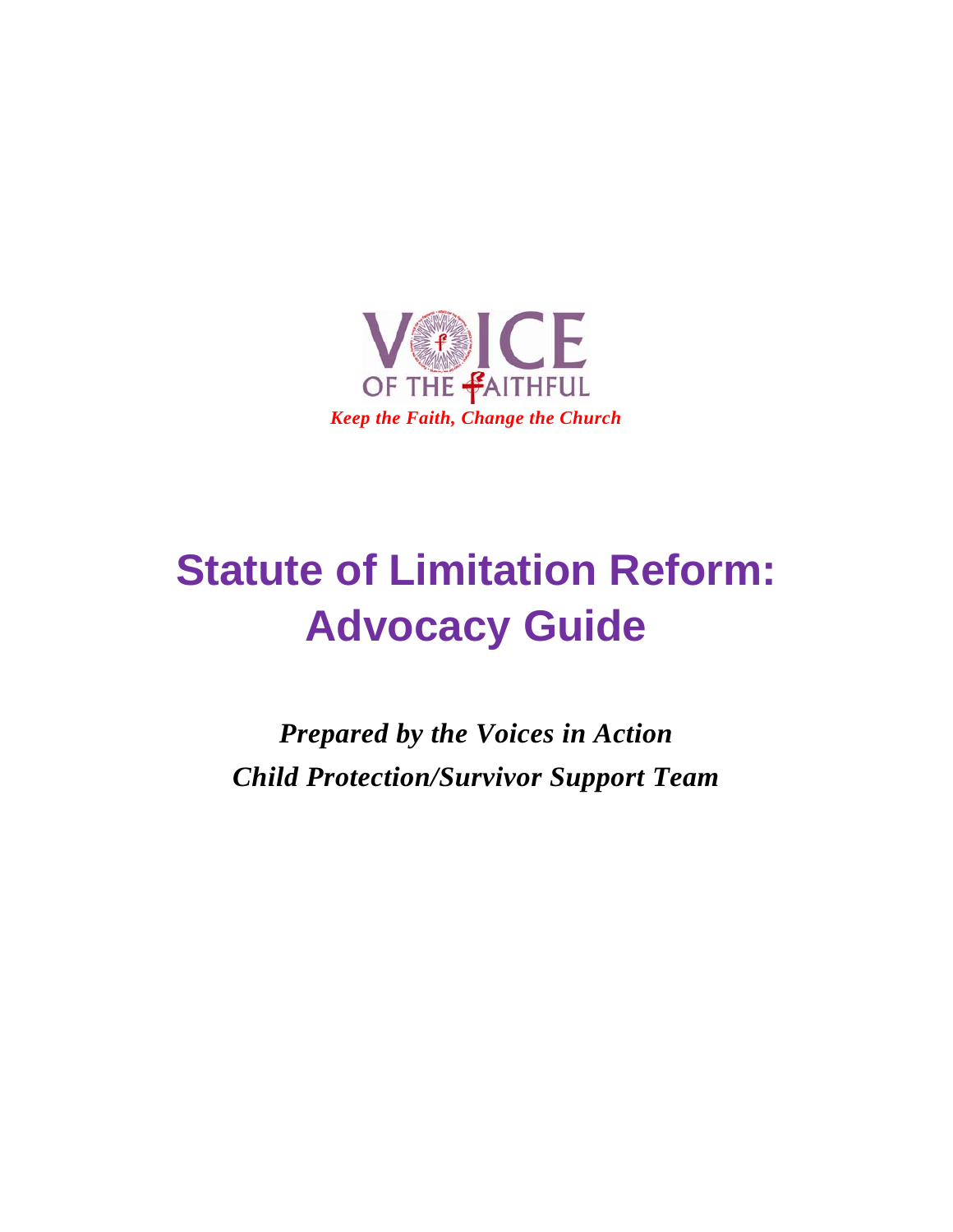### *Introduction and Background*

The sexual abuse of a child by a parent, family member or trusted individual is a horrific violation of the most egregious kind. When the perpetrator is a religious figure the accompanying spiritual and psychological trauma increases exponentially and affects the entirety of a child's life extending well into adulthood.

Bringing criminal and civil laws regarding the sexual abuse of children into the 21st century is a formidable task but the passage of such legislation has been shown to be the most effective way to hold sexual predators of children accountable along with any public or private individuals or institutions that may have enabled or covered up such abuses.

While it is an accepted fact that most childhood sexual abuse happens in the home, as the new millennium began, faithful members of the largest religious denomination in the world were ill-prepared for the revelation of decades of sexual abuse happening in their spiritual homes primarily by priests but also including other church representatives.

The documented cover up of such evils by church leadership, not only in the United States but in countries around the world, has had an incalculable effect on the Roman Catholic Church's credibility and moral authority across a wide spectrum of issues.

This outrage resulted in the founding in 2002 of the advocacy group known as the Voice of the Faithful which now has affiliates across the United States and around the world. In full accord with Canon Law, its three goals are clear and unequivocal:

- Support survivors of clergy sexual abuse
- Support priests of integrity
- Help shape structural change within the Catholic Church

In 2009, in conjunction with VOTF's Voices in Action campaign (for details, see http://www.votf.org/page/strategic-plan-emvoices-actionem/7703) the organization formed a number of committees including the *Child Protection and Survivor Support committee, CPSS, (*http://www.votf.org/cpss*).* 

The goals of the Child Protection and Survivor Support committee included development of a comprehensive guide that Voice of the Faithful members and other supporters may use to mount an effective campaign of legislative reform when bills addressing the statute of limitations for crimes of child sex abuse are introduced in individual state legislatures.

Historically, state statutes of limitation regarding the sexual abuse of children have been notoriously arbitrary, and they continue to be so in the majority of states. Even the most cursory reading of individual state statutes supports that reality.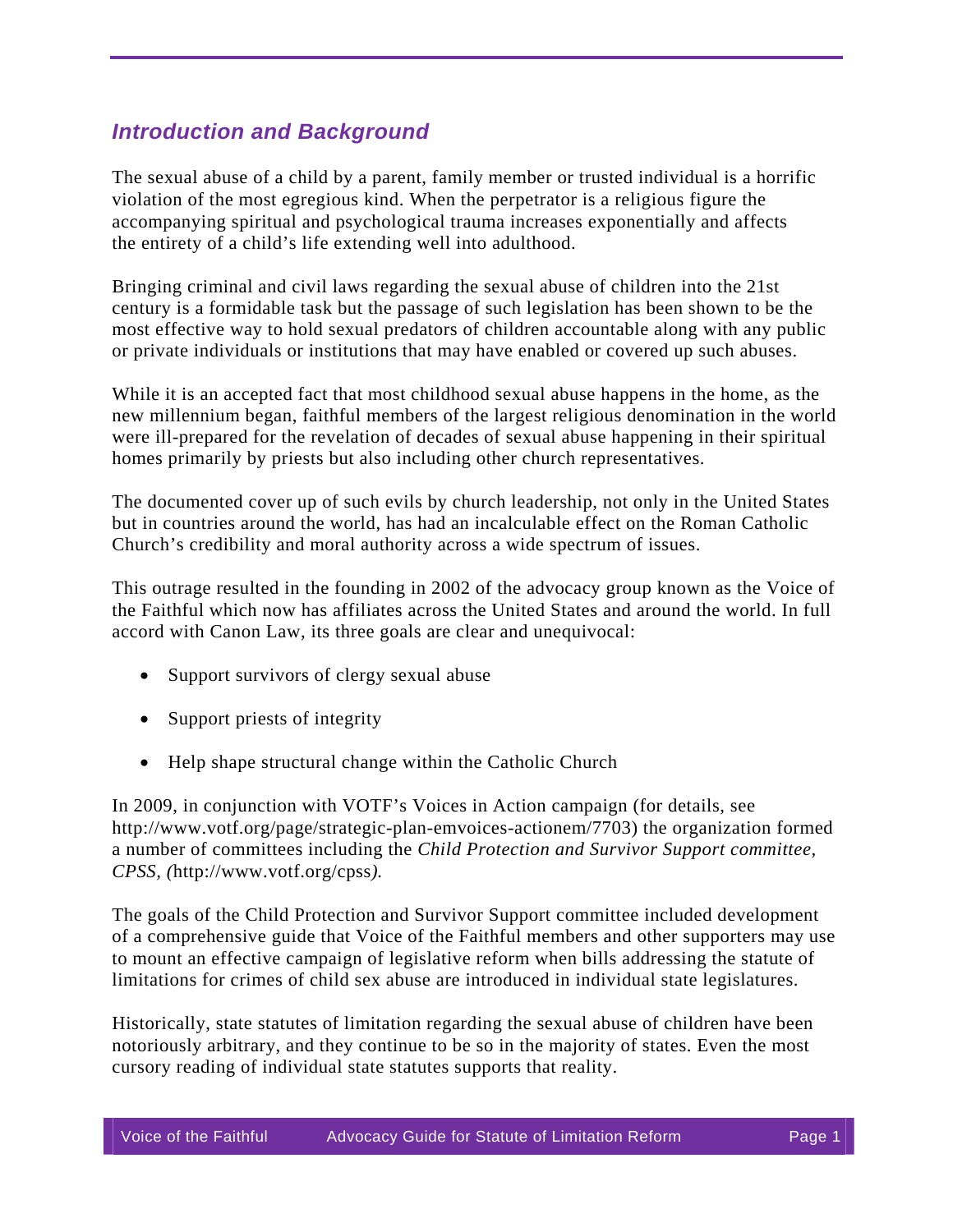Today harsher penalties, Megan's Law, predator-free zones, global position tracking systems, civil commitment and the like give a false sense of security when one realizes that sexual predators are in fact still protected by unreasonably short statutes of limitation. Moreover, even lengthening civil statutes rather than totally removing them is not in the best interests of those victimized.

Why is there more accommodation given in law to sexual predators and those individuals or institutions that enable them than to victims of childhood sexual abuse?

One historical fact illustrates the difficulties faced by those seeking to bring predators to justice: In 1875, when New York became the first state to initiate child protection laws in the United States, laws protecting animals were already almost a decade old. Our own children were a poor second to "man's best friend."

Today only a few states apply no criminal statutes of limitation regarding childhood sexual abuse, and the civil statutes in most states also are woefully inadequate to address the severity of the violations against children, which are oftentimes not recognized by victims until well into adulthood. Because the reporting of known or suspected sexual abuse by responsible authorities was not commonly practiced, these inadequacies in the laws related to childhood sex abuse mean that justice has been something rarely experienced by victim/ survivors.

There are signs of hope. Florida recently passed legislation removing criminal and civil statutes of limitation (SOL) going forward relating to the sexual battery of a child under the age of 16. Florida's new law became effective July 1, 2010. In 2007, Delaware enacted the Child Victims Law. Other states are considering proposals that would remove the SOL protection now afforded child molesters.

#### **Proposal for the SOL Advocacy Guide**

Developing a guide for statute of limitation reform and making it readily available surfaced as an idea from the *Child Protection and Survivor Support committee* and moved forward with the establishment of a subcommittee chaired by Sister Maureen Turlish, a Sister of Notre Dame de Namur. Sister Maureen gained experience in advocating for SOL reform when supporting the passage of Delaware's Senate Bill 29, which was signed into law in 2007 as the Child Victims Law.

In addition to removing all statutes of limitation going forward in civil cases covering the sexual abuse children, SB 29 included a two-year legislative window for permitting the filing of any previously time-barred cases of abuse by anyone. Separate legislation was subsequently passed which called for a sex offender registry to list those held responsible for childhood sexual abuse in civil court.

The outline utilized for the Statute of Limitation Guide offered here was developed by another early advocate, supporter and lobbyist for Delaware's legislative reform: John Madison. John is a retired NASA lobbyist and he and his wife Avril worked tirelessly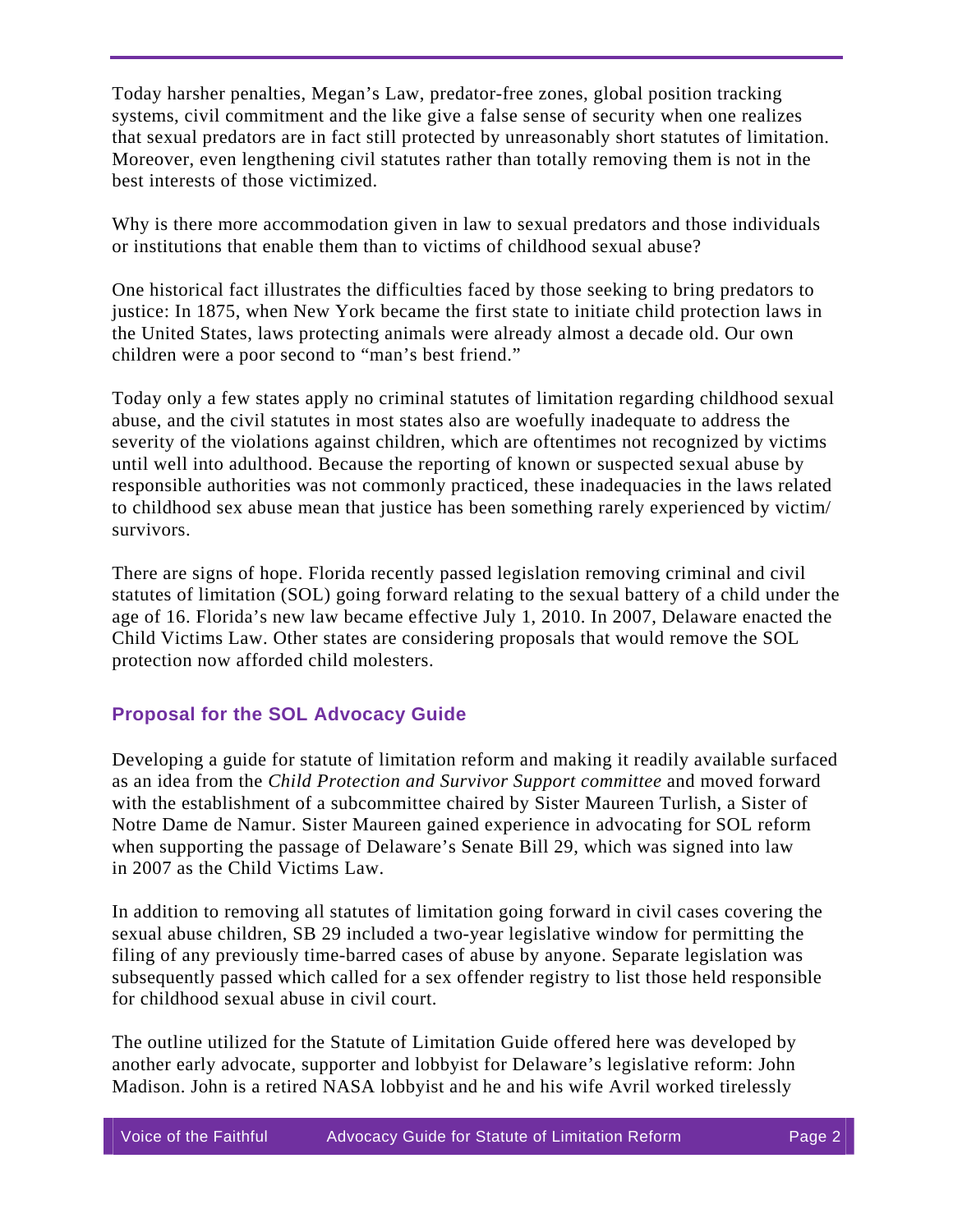with legislators at the state capital in Dover to explain and answer the questions legislators had about SB 29, the Child Victims Act.

#### **The Landscape for State SOL Reform**

Even with the few advances in reforming SOL laws regarding child sexual abuse, the victim/survivors of abuse that happened decades earlier still have little chance to obtain justice. For them, because lengthened criminal and civil SOLs apply going forward, justice has not simply been delayed, it has forever been denied.

There have been some efforts to rectify this injustice. California, for example, retroactively changed the criminal statutes for child sexual abuse, an effort that led to the incarceration of many individuals. But that law was found to be unconstitutional on the federal level, and it led to the freeing from prison of many criminally convicted sexual predators.

California then updated its civil statutes and included a one-year window for bringing forward previously time-barred cases of sexual abuse.

In the past, Delaware's laws in regard to childhood sexual abuse were among the worst in the United States. Delaware had a two-year statute both criminally and civilly for such cases. If a person sexually violated a child he or she escaped criminal prosecution if the crime was not reported to civil authorities within a two-year period—no matter what the age of the child at the time of the abuse.

Delaware failed in its initial attempt to amend its civil statutes regarding childhood sexual abuse in 2006. Chief among the attacks made against the bill was that it was anti-Catholic and would apply only to priests charged with the sexual abuse of children. While those charges, made mainly by church leadership through their lobbyists, Catholic Conference representatives, and the insurance carriers were specious, legislators believed the claims and the passage of that bill failed.

In a sense, that failure was providential because it led to:

The crafting of a much better bill by Senator Karen Peterson and Representative Deborah Hudson,

The establishment of a non-partisan, non-denominational coalition called **Child Victims Voice** (**[www.childvictimsvoice.com](http://www.childvictimsvoice.com/)**) which was supported by a cross section of individuals and organizations from the state of Delaware and from the broader community and included religious denominations as well as social service organizations.

The online pages of the **Child Victims Voice** coalition show the pro-active nature of the coalition, and there is much to be learned from them in setting up similar coalitions in other jurisdictions.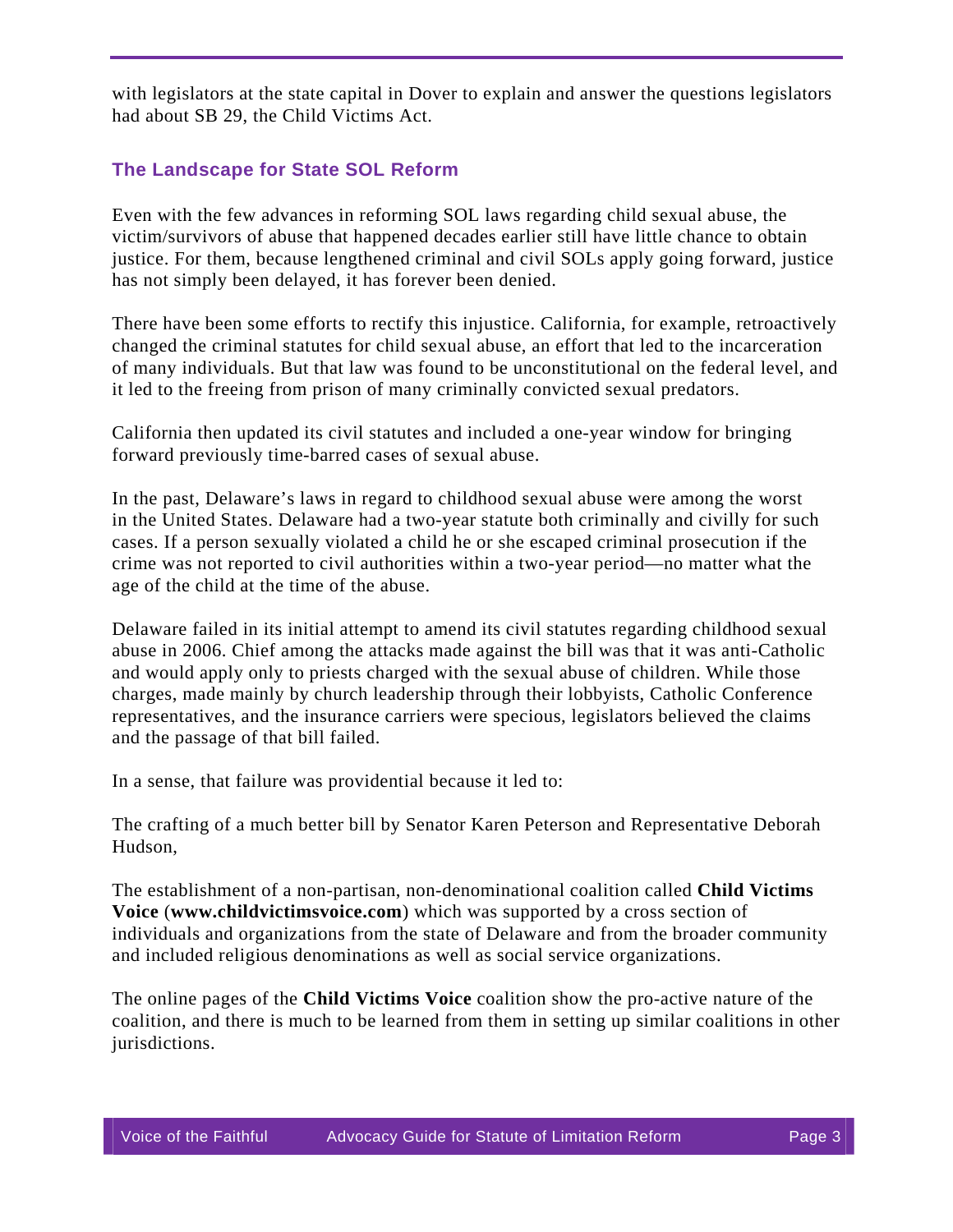Opponents of legislative reform could now no longer claim, however erroneously, that such legislation was anti-Catholic because the legislation in fact aimed at all those who would sexually abuse children irrespective of race, color or creed of the predator.

In 2007, the state of Delaware was successful in completely removing its civil statute of limitation on childhood sexual abuse. The state also included a two-year civil window for previous cases with the signing of its Child Victims Law on July 10, 2007. More importantly, Delaware's new law and its accompanying window applied to everyone without exception.

Other states that have attempted to pass more adequate legislation include Colorado, Maryland, Pennsylvania, New York, Connecticut, Massachusetts, Ohio, Michigan and Wisconsin. Most have failed. Others promised to try again. After Delaware's passage of its Child Victims Law in 2007, it went on to enact a type of sex offender registry for those individuals found civilly liable for childhood sexual abuse.

Access to justice should not be constrained by arbitrary timeframes which are not in the best interests of victims. The words below by Delaware Senator Karen Peterson and Representative Deborah Hudson say it all:

*"Some may think that Delaware's experience in getting its Child Victims Act passed is not relevant or instructive to other states because of Delaware's small size. In many ways, however, Delaware's small size made it more difficult because the key players, legislators and Church officials, all know one another and have personal relationships and loyalties.* 

*Delaware was successful in passing its Child Victims Act. Because a group of wellinformed, passionate supporters, including local victims and their families, worked tirelessly, daily, to convince each member of the Delaware General Assembly, Democrat and Republican, that passing the bill was the right thing to do. By getting legislators to commit to the legislation prior to its introduction and convincing them to oppose any amendments to the bill, Delaware was able to keep its bill intact. Other states can do the same if they are ready, willing, and able to apply a 'full-court press' to the legislative process."*

The members of the *Child Protection and Survivor Support Team* and its subcommittee on **Statute of Limitation Reform** offer this guide with the hope and prayer that it may be of help in reforming laws which in many of our states violate both the human and civil rights of children and prohibit adult victim/survivors of childhood sexual abuse the access to justice that they deserve.

*Sister Maureen Turlish Summer 2010*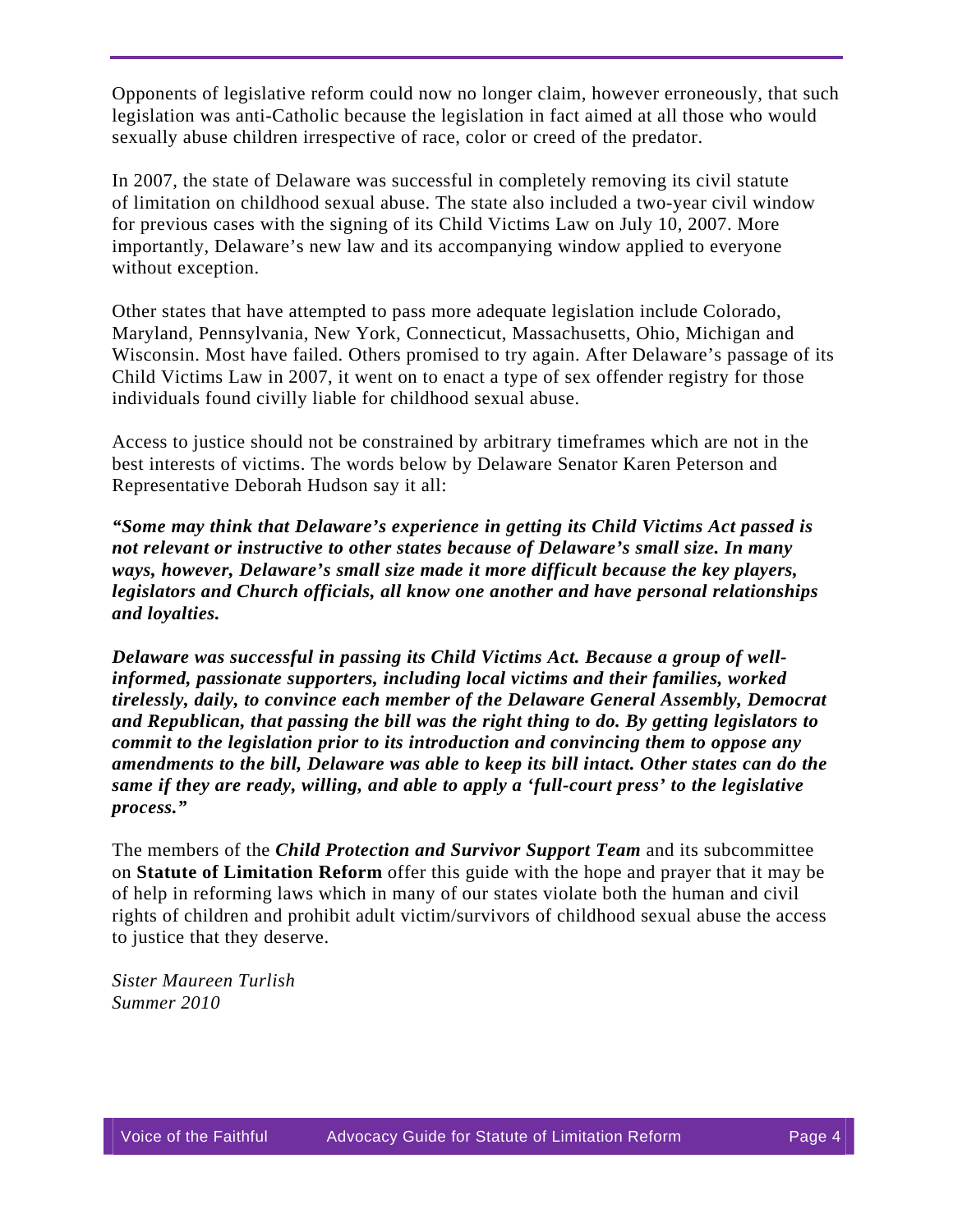# **ADVOCACY GUIDE FOR STATUTE OF LIMITATION REFORM REGARDING THE SEXUAL ABUSE OF CHILDREN**

#### *By John Madison*

### *I. Research*

- A. History of the Problem
	- 1. Major past contextual factors contributing to the problem (electoral shifts, shifts in public opinion, political partisanship, political ideology)
	- 2. Past social construction of the problem**:** depth, breadth, essence of the problem; root causes and contributory factors; anticipated consequences of the problem; degree of urgency related to the problem; clarity of the understanding of the needs of the victims; clarity by which the problem was distinguished from related problems
	- 3. Past stakeholders associated with the problem
	- 4. Does the issue have a special place in America, like the "right to own guns," "individual rights";does it resonate with the public, policymakers?
	- 5. The legislature's history on the issue and related issues**:** supporters and opponents; leadership positions; prior legislation**;** voting records and prior attempts to resolve the problem; reasons for failure or partial success; key players in the outcome
	- 6. Contextual factors affecting decision-making**:** political IOU's and obligations
	- 7. The positions of the governor and executive agencies responsible for the problem, and their strategies and tactics used
	- 8. Nature of prior studies related to the issue
- B. Current Contextual Matters That Are Likely to Affect a Legislative Campaign
	- 1. Personal perceptions, prevailing values, opinions and beliefs of legislators
	- 2. As related to the problem**:** election results perceived as mandates, perception of public opinion; immediacy of elections and potential for electoral politics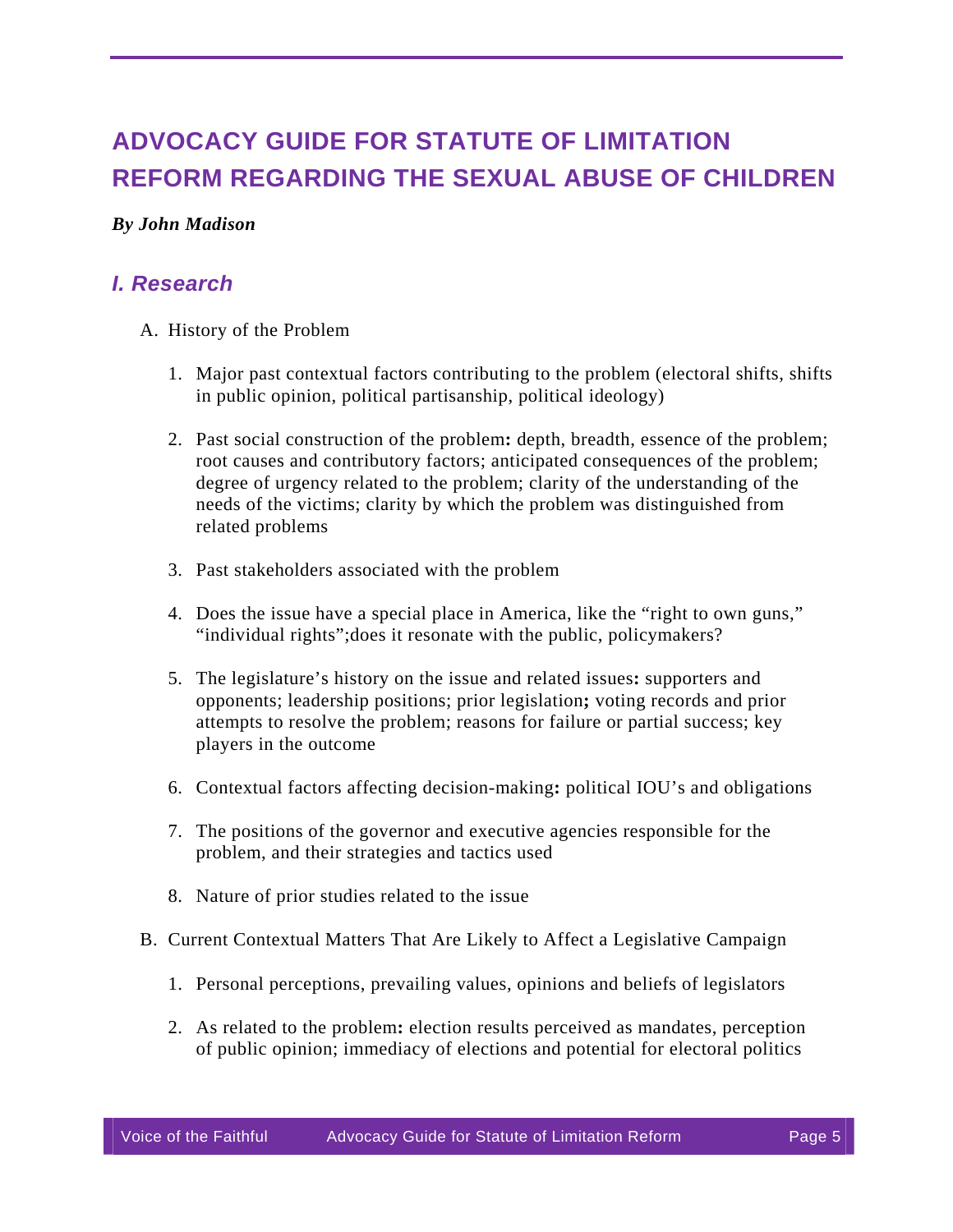- C. Understand the Legislature
	- 1. Makeup of the legislature**:** political culture/ideology; power centers; opinion leaders; factions/voting blocs and their priorities; margins of political party representation; institutional structures of the legislature and their authority and jurisdictions (party caucuses, policy committees, etc.)
	- 2. The "mood" of the legislature: innovative or incremental legislation; gridlock over ideological differences; factions and groups in conflict; general extent of unity, cooperation,
	- 3. The nature of the working relationship between and within the two chambers of the legislature and with the chief executive and executive agencies
	- 4. The rules, procedures and norms of each chamber in respect to how legislative process is conducted
	- 5. Views about the issue; current activities related to the issue
	- 6. Leadership: legislative and political agenda (the dominant priority issues, decided for the current session); location and distribution of power and how it is used; leadership styles – authoritarian, cooperative, self-serving; ideological; access by special interests; who do they respond to; views about the issue; reliability, credibility
	- 7. The political parties (party adjuncts caucuses, policy committees, party conferences, etc,)**:** the nature of the relationship with the leadership; role and influence in the legislative process; legislative agenda; extent of unity and loyalty; locus of party decision-making; sources of advice; views about the issue
	- 8. Legislators**:** ideology, reliability, credibility, voting records or public statements, views about the issue; loyalty and responsiveness to leadership, special interests, or constituents, political indebtedness, electoral concerns, stature among peers, political acumen and effectiveness, knowledge of issue, potential sponsors, legislative specialization
	- 9. Staff**:** vital to access to members, credibility, reliability, political acumen for legislative process, extent of representation of and loyalty to boss, stature among members and peers, views about the issue and likelihood of success
- D. Experts, Opinion Leaders External to the Legislature
	- 1. Endorsement is essential; principal source of credible information for staff and legislators; credibility, reliability, objectivity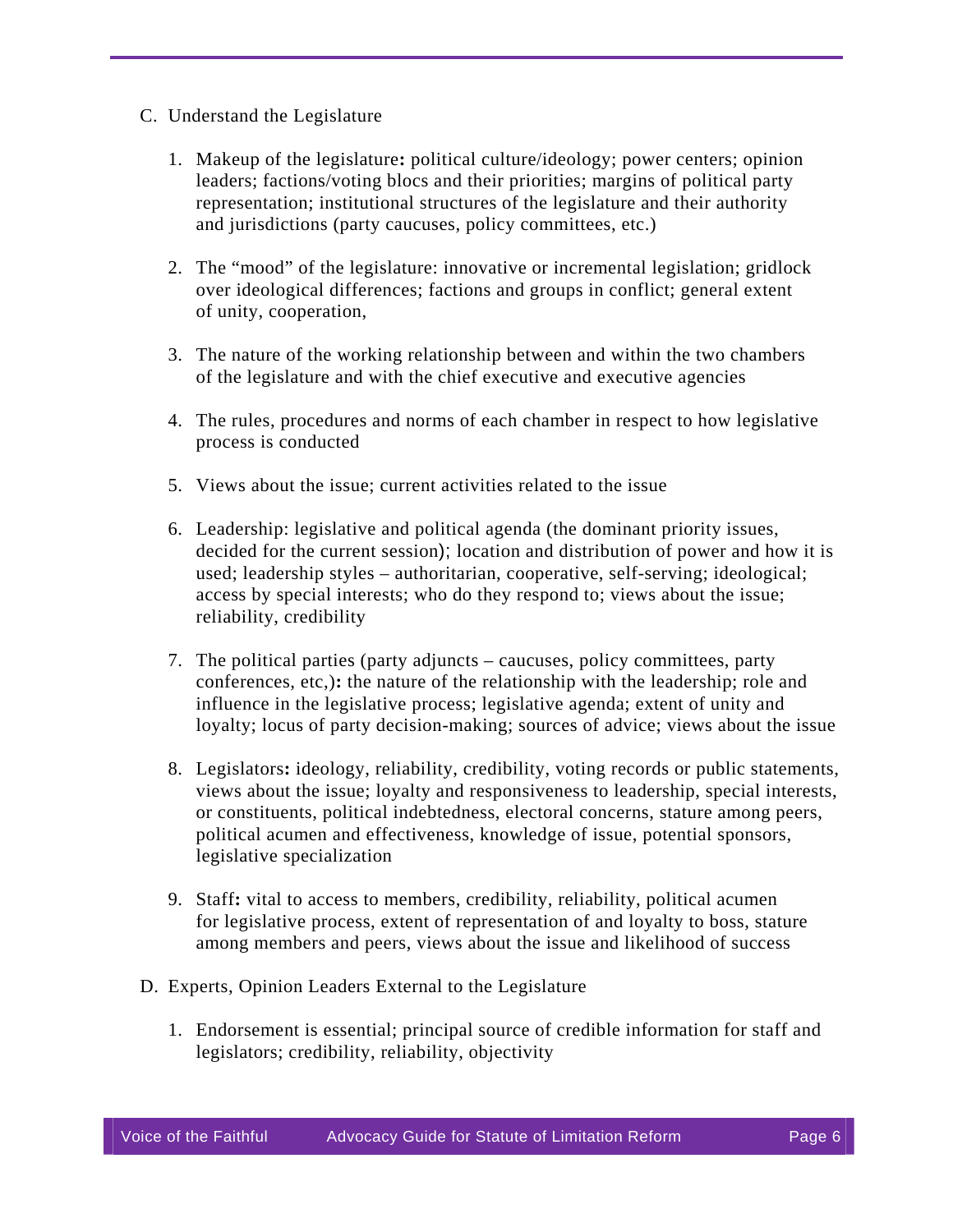- 2. Make certain their opinion on the nature of the problem, the proposed solution is consistent with the Coalition's view
- 3. Nature of their working relationships with legislative leaders, important staff, as well as the chief executive and important executive officials
- E. Groups, Special Interests
	- 1. Be aware of the zealots, single-issue fanatics; know their policy preferences, ideologies, contributions, and likely connection with legislators of similar bent, mode of operation**:** political strategies and tactics
	- 2. Power relations with similar competing groups; reliability and credibility, degree of organization, unity, and collaboration
	- 3. Views on the issue, knowledge of the issue; nature and extent of access to decision-makers and influence thereon
	- 4. Extent to which they represent true public opinion or the opinion of the survivors
- F. Governor and Executive Agencies
	- 1. Views, knowledge and priorities relative to the issue, and political agenda for the legislative session
	- 2. Relationships with the centers of influence in the legislative process (access); mode of operation**:** conflict, cooperation, accommodation, responsiveness, delay
	- 3. Role in the legislative process (active, passive, reactive, strategic, tactical), political acumen, political creativity, strategic and tactical focus, reliability, credibility
	- 4. Existing operational or implementation constraints
- G. Survivors
	- 1. Extent of organization; potential for organization; degree of unity, cohesion;
	- 2. Capacity to actively participate in the legislative campaign
	- 3. Nature of their visibility and status in the policy arena, standing or perceptions of them by public and lawmakers
	- 4. Size, location and distribution of this population, especially as to legislative districts and the state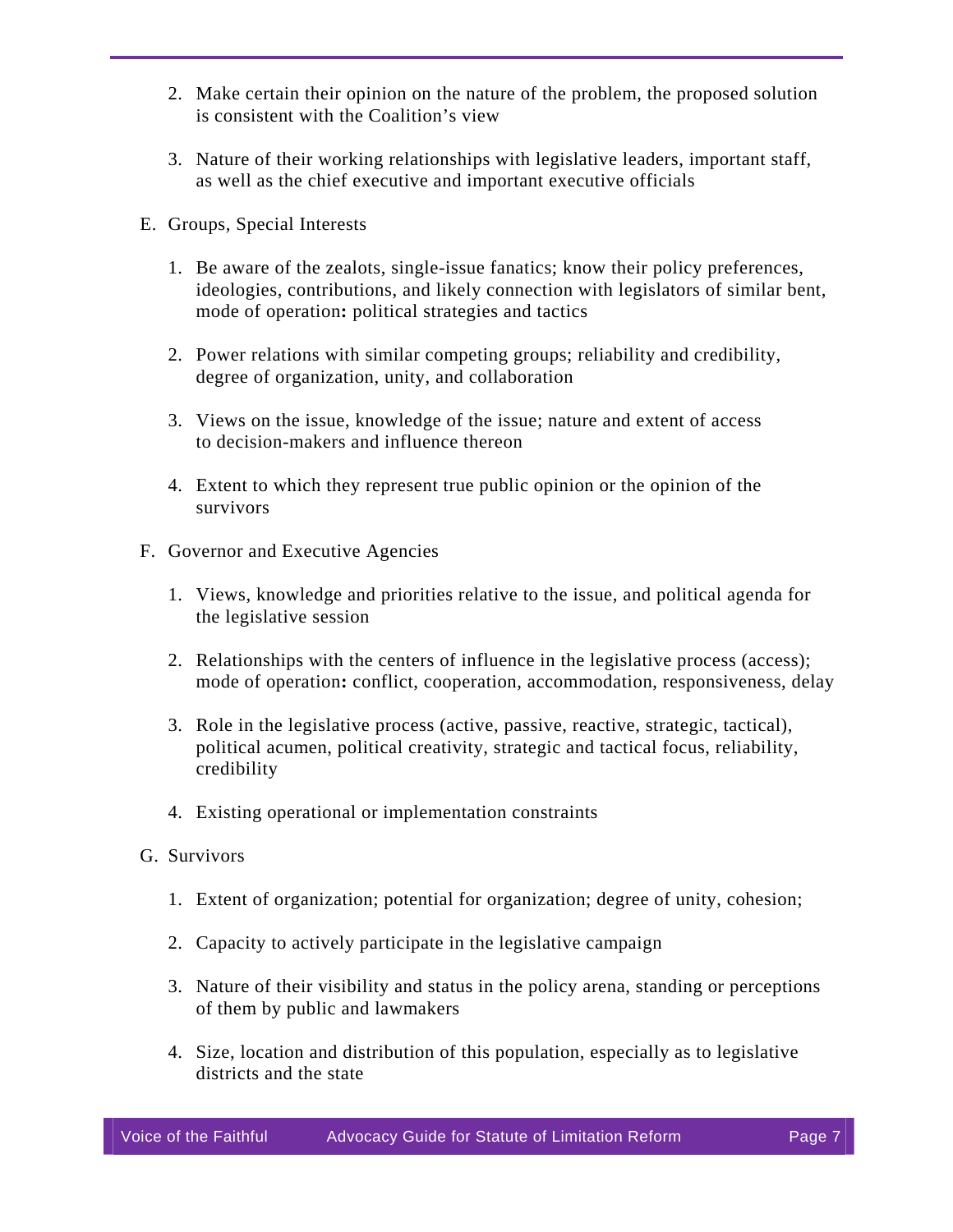- H. Assessing Targets of Opportunity
	- 1. Note exploitive events occurring in society and the policy arena that trigger and focus attention on the issue and its resolution; public opinions or shifts in public opinion, media coverage; the extent and nature of community efforts to support or oppose the issue.
	- 2. Note the movement of related issues/solutions through the Legislature

### *II. Preparation of Initial Advocacy Documents*

- A. Problem Definition
	- 1. Prepare an issue brief that includes**:** description of the essence or substance of the issue and its consequences to survivors and society, depth and breadth of the issue in state, the root causes and contributory factors causing the issue, the degree of urgency related to the issue, the proposed solution (indicate credible symbols that evoke sentiment and feeling (e.g. equity, due process); indicate the social relevance of the issue to attempt to get it to resonate with policymakers
	- 2. Avoid linking the issue with controversial issues; distinguish the issue from related issues
	- 3. Understand different existing perspectives of the issue and its solutions because policy problems are socially constructed by opinion leaders, the public and key players in the legislative process
	- 4. Avoid a complex definition keep it simple; use credible data and/or studies to support the definition; the definition needs "staying power"
	- 5. Link the issue to credible, popular belief and value systems
	- 6. Ensure the problem definition and all messages remain consistent in all communications: **Stay on Message**
- B. Prepare, compile, and distribute to all legislators and staff credible and reliable background material that validates the nature, scope and depth of the problem and the contemplated action and anticipates questions by members and staff; include in an Internet web site that provides plans, status of actions, results thereof, and pertinent feedback
- C. Be mindful of contextual constraints revealed by research as to the legislature, the executive branch, opinion leaders, special interests, issue experts, the history and context of the issue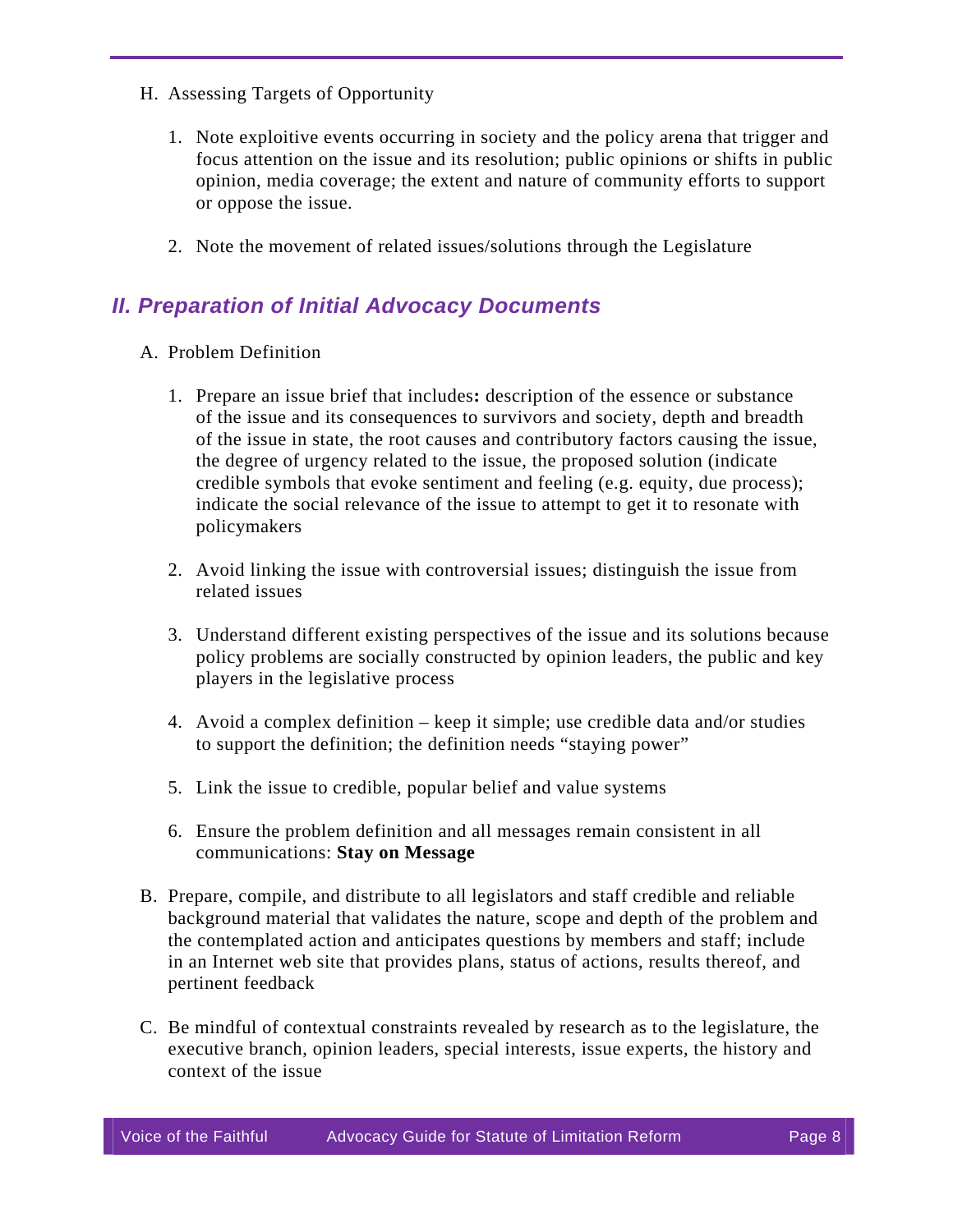D. If possible, frame the issue and solution in the context of the current agenda in the Legislature

### *III. Initial Contact with the Legislature*

- A. As a result of research begin with chamber that is most appropriate to create an awareness of the issue and target offices of members who have demonstrated an active interest in the issue or related issues (in the past or presently); the first contact is with staff - prepare a meeting agenda/strategy; consult research notes about staff
- B. Prepare and distribute an issue brief and succinctly discuss the issue brief; anticipate questions and appropriate answers; have background materials readily available; the legitimacy, severity, and urgency of the problem has to be conveyed; determine member's views about the issue
- C. Be a careful listener and respond in a manner reflecting that degree of attention; seek staff advice about additional contacts; follow-up with call and visit with update on activities and relevant information; explore possibility of sponsors for a Bill

### *IV. Recruiting a Sponsor for the Legislative Proposal*

- A. Role of the sponsor**:** to champion, defend, recruit support for Bill, recruit cosponsors and determine the need to negotiate provisions, and source of information for colleagues
- B. Characteristics of sponsor**:** a risk-taker, articulate, persuasive, careful listener, credible, reliable, innovative, stature among colleagues, sincere belief and personal interest in the resolution of the problem, an accurate understanding of the nature, causes and consequences of the issue (specifics and nuances), knowledge of the legislative history, an accurate understanding of the nature of the opposition, full commitment to devote time and energy to the proposed solution
- C. An accurate understanding of the true underlying motivations of the sponsor must be obtained
- D. Consider strategic structural positions held by potential sponsor in the legislature; member of committees of primary jurisdiction; leadership position(s) in the Legislature
- E. Consider primary sponsors from both chambers
- F. Ascertain how issue fits his/her legislative agenda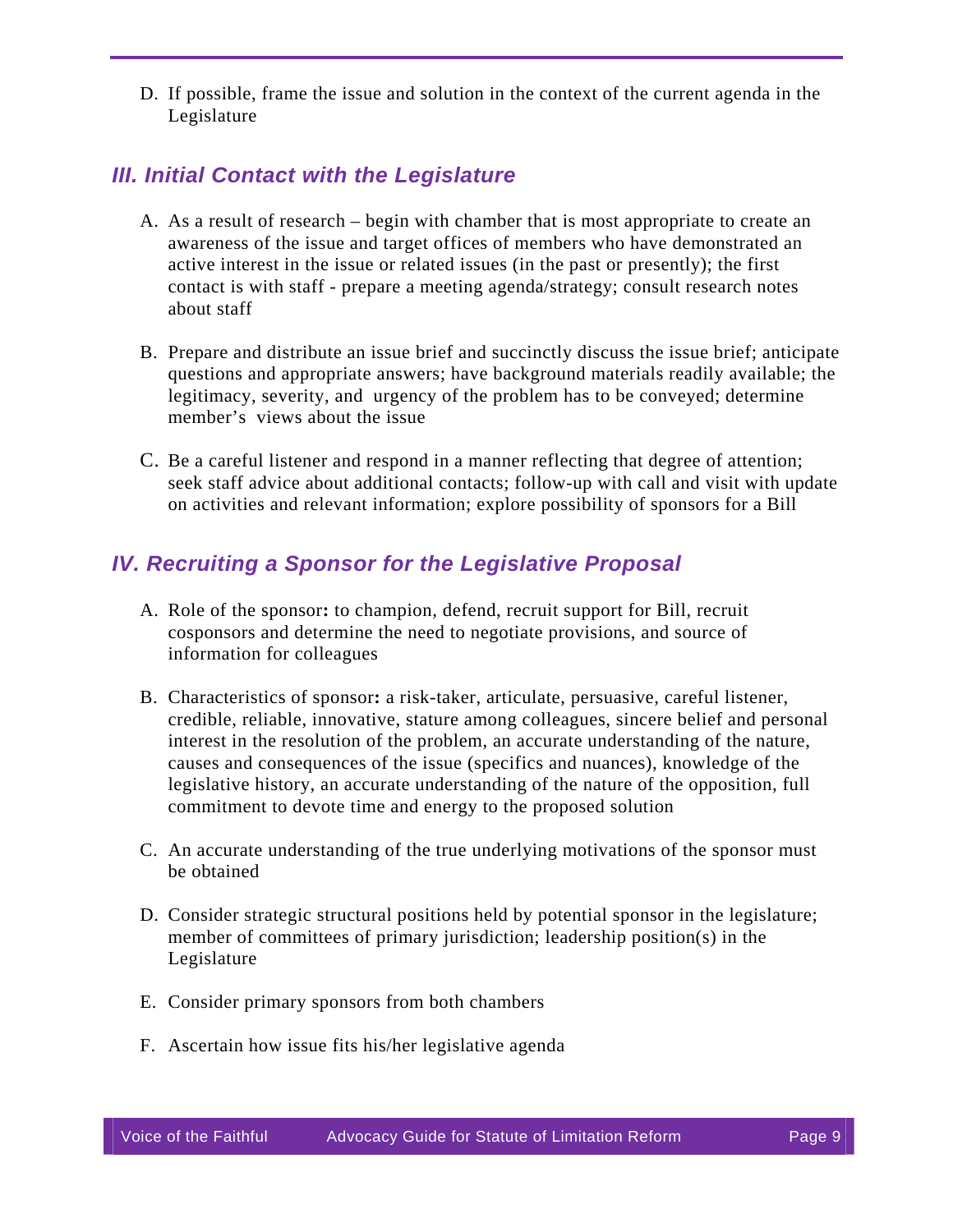### *V. Initial Drafting of the Legislative Proposal*

- A. Design the measure to make those affected and policy-makers perceive that there has been substantial improvement or resolution of the issue - addressing all perceived dimensions of the problem - as well as the perceived root causes and contributory factors
- B. Consider the most advantageous chamber for introduction of the Bill; note legal, technical, budget, administrative feasibility of proposal; consider the structure of the measure as an amendment to "moving legislation"; weigh the extent of directive language or mandates, the clarity or ambiguity of language for political purposes that improve likelihood of success
- C. Anticipate referral of Bill to a friendly Committee upon introduction**,** consider provisions that are negotiable and nonnegotiable - requires a full understanding of the nature and extent of committee jurisdictions
- D. Anticipate the opposition's arguments
- E. Quality final product is essential because members' reputations and trust are at risk

### *VI. Official Drafting of the Legislative Proposal*

- A. Consult with Legislative Counsel or equivalent
- B. Check the leadership position, the Rules Committee position and the Committee of Jurisdiction position on the bill
- C. Consult with the governor's Office of Financial Management Legislature's financial organization for budget impacts

### *VII. Recruiting Co-sponsors of the Legislative Proposal*

- A. Solicit the leadership, opinion leaders, prestigious/respected members, and as many reliable and credible members as possible to indicate a substantial body of support; aim for bipartisan co-sponsorship
- B. Ascertain **personal commitment** of the potential co-sponsor to an active role in the legislative process and to be knowledgeable about the issue, its cause, the appropriateness of the solution; understand the motives of the co-sponsors for participating
- C. Conduct a "Dear Colleague" letter campaign highlighting**:** the uniqueness and urgency of the proposal' its relation to society's goals; understand the criteria the potential co-sponsors will use to evaluate the merits of the proposal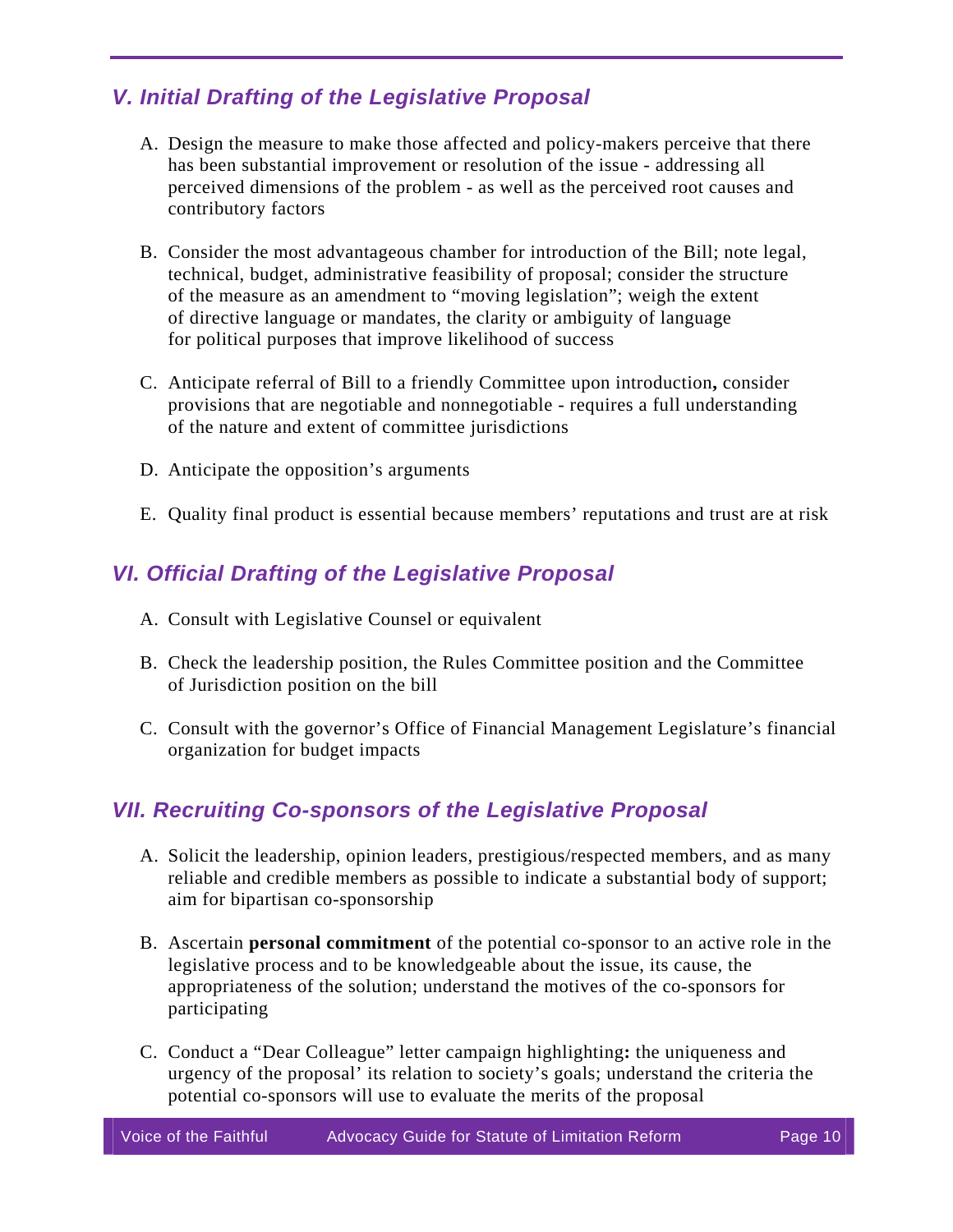- D. Bring in special interests and constituents to assist the campaign, use members to recruit members
- E. Recruit co-sponsors with same criteria to recruit sponsors
- F. Consult with key staff and key opinion leaders to develop and execute a recruitment strategy

### *VIII. Timing the Introduction of the Legislative Proposal*

- A. Weigh potential committee of primary jurisdiction's priorities and legislative agenda, as to substantive issues, workload, etc
- B. One last check for**:** a triggering/focusing event to attach the issue, "moving legislation" for possible amendment, appropriate chamber for introduction
- C. Consider the phase of the legislative session**:** early in the legislative session to allow for incubation of support and increased issue awareness - late in the session to gamble on distractions of the rush to adjournment
- D. Take into account the mood of the legislature as revealed by research
- E. Consider the urgency and importance of the issue; gauge the status of hostilities in the legislature and between the legislature and the chief executive
- F. Judge the pace of legislative activity in prospective Committee(s) and the Legislature; note the cutoff's or deadlines for legislative activity in the legislative agenda
- G. Prepare to negotiate joint referral, split referral, or sequential referral to Committees

### *IX. Conducting Campaign Efforts*

- A. Look for a window of opportunity a temporal convergence of political will and social movement; exploit triggering events or focusing events to draw attention to the issue.
- B. Use targeting strategies get members to recruit members and access to key members.
- C. Recruit committed, credible, disciplined and reliable external groups with real clout**:** organized groups have money, distribute literature, operate strategic telephone banks, organize visits to member offices, and coordinate electronic and postal communications.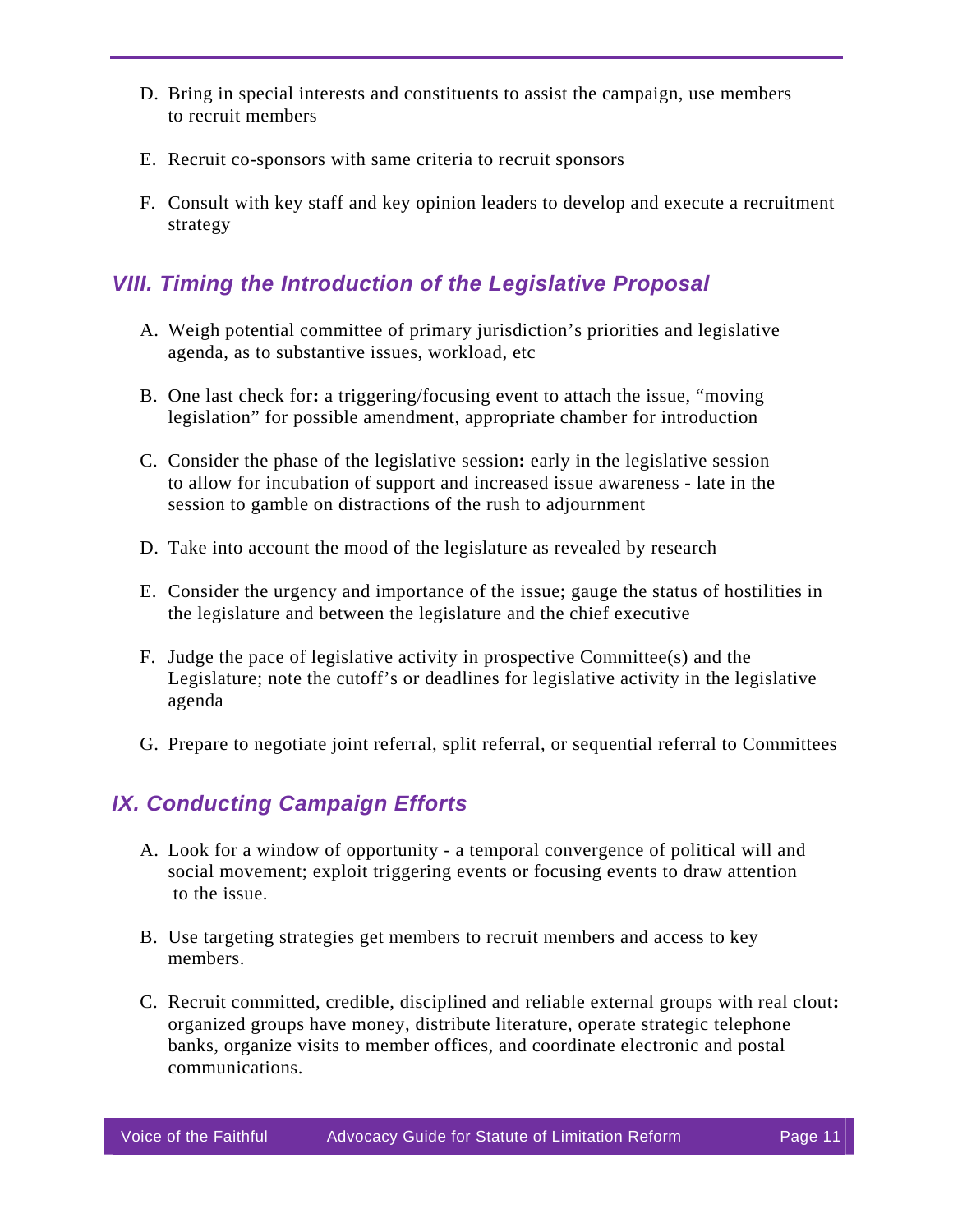- D. Understand the motivations of individuals and groups joining the campaign; review their priorities relative to the specific interests of the campaign.
- E. Understand that coalitions are usually heavily brokered temporary arrangements whose members will protect their most guarded individual interests at the expense of the coalition.
- F. Maintain control of the coalition and stay focused on campaign messages; avoid repetitive, canned, form, printed messages.
- G. Get objective, credible studies about the issue from credible experts.
- H. Maintain communication networks for status-reporting, information sharing, feedback-reporting, intelligence gathering.
- I. Work closely with staff; continually consult and coordinate plans and activities; work with the leadership personally; keep them informed; build personal relationships.
- J. Use "Dear Colleague" letters, hand-written personal notes between members and personal meetings with members.
- K. Build bipartisan support—characterizes issue as one of broad support.
- L. Exploit members "devotion to constituents" if their constituents are survivors.
- M. Execute print media strategies (letters to the editor, opinion articles) and broadcast media strategies (on-air interviews).
- N. Flexible strategies and tactics are essential to respond to changing circumstances.
- O. Always anticipate the opposition**:** partisan politics, single issue focus; anticipate the alignment of opponents, and undecided and the reasons for their positions.
- P. Prepare for a long campaign; be mindful of time-honored delay tactics (committee referrals; continuous study demand; creation of a special task forces to investigate issues).
- Q. Move the campaign through several complementary paths**:** the grass-roots level, the administration, the Legislature, the community.
- R. Follow up all commitments and supportive actions from members with personal expressions of gratitude.
- S. Use demonstrative lobbying strategically.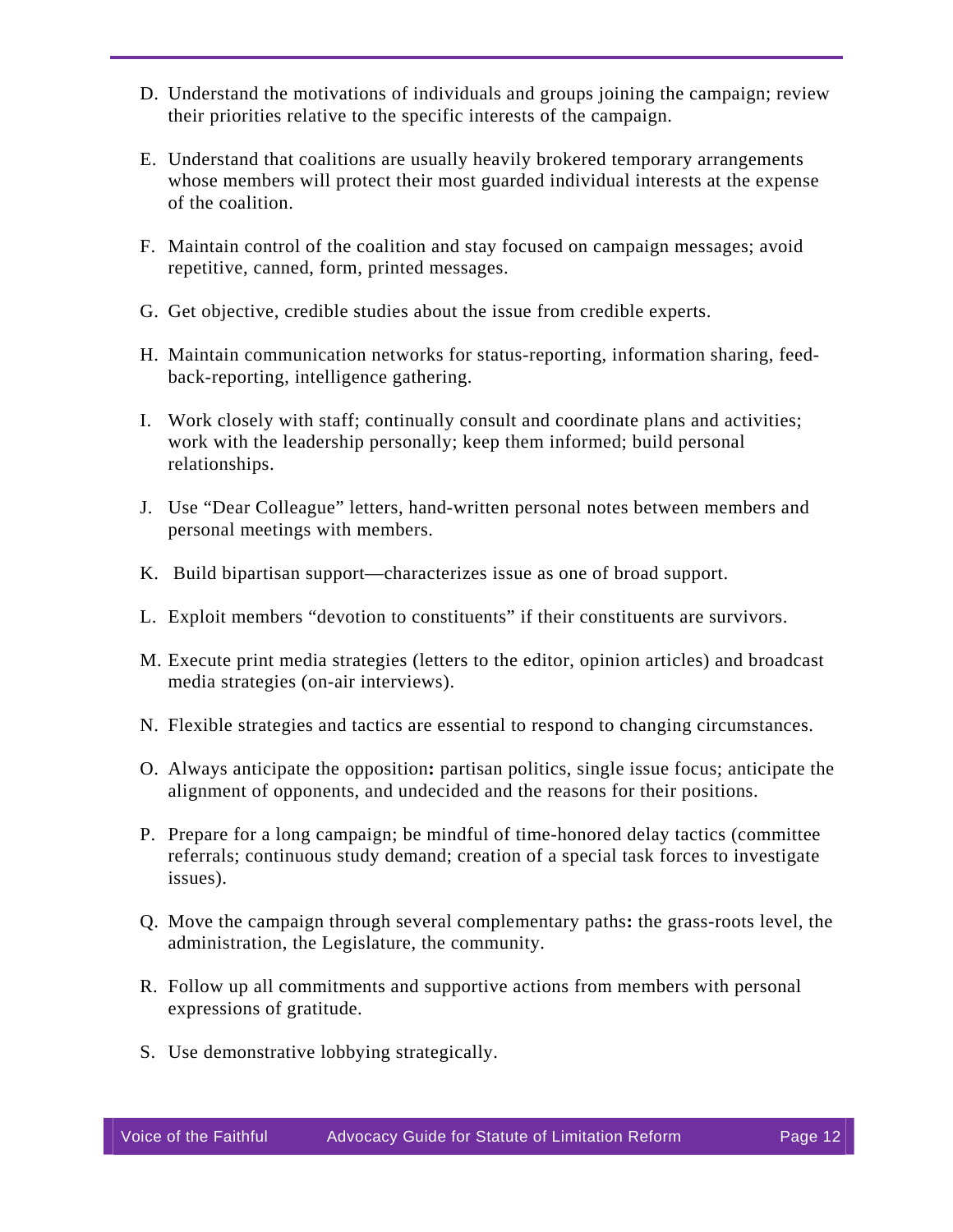### *X. House and Senate Legislative Committees*

- A. Understand the following:
	- 1. Formal and informal committee procedures, norms, mode of operation, decisionmaking, power centers
	- 2. Degree of partisanship; working relationships and roles among committee members and staff, with leadership in the Legislature, with the chief governor and executive agencies
	- 3. The distribution of opinion among committee members about the issue and related issues
	- 4. Note the margins of party representation among the committee membership for building support and voting
	- 5. Take into account the role and influence of the committee as a whole in the Legislature and the legislative process
	- 6. Disposition of leaders and members toward the issue/solution; management style of chairpersons (open, closed, authoritative, collaborative, etc.)
	- 7. The leadership's agenda and agenda priorities
	- 8. Purpose of committee hearings (public relations events, serious educational tools for legislators)
- B. Work with committee leadership and staff on hearings; suggest credible witnesses for informative testimonies; recruit coalition members to testify; recruit persuasive, skilled opinion leaders to testify.
- C. Fill hearing rooms and all executive session rooms to demonstrate support.
- D. Anticipate committee actions in regard to floor activity.
- E. Anticipate Conference Committee activities if the chambers approve different Bills.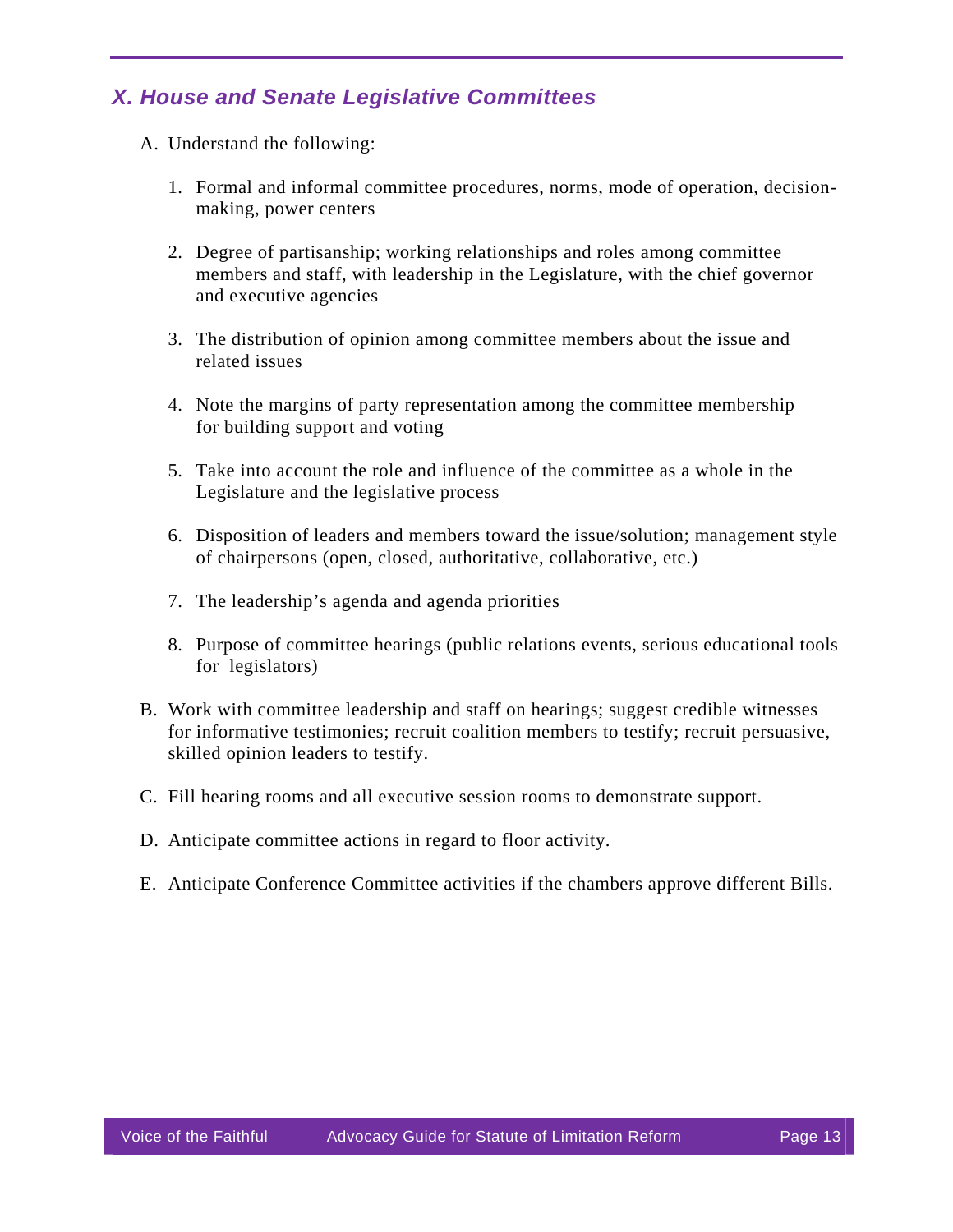### *XI. House and Senate Pre-Floor Activities*

- A. Develop a floor strategy from "lessons learned" from committee activities and politics.
- B. Conduct vote counts; anticipate amendments; provide members with information for floor speeches; consult with leadership to get supportive floor testimony from external opinion leaders and recruit witnesses.
- C. Draft "Dear Colleague" letters for sponsors to apprise potential supporters of possible friendly or hostile amendments.
- D. Coalition engaged with communications to legislators.

### *XII. House and Senate Floor Activity*

- A. Fill the chamber during floor debate and floor votes.
- B. Always get Coalition members to personally thank Legislators for support of successful legislation.
- C. Be prepared to support members with information useful to the floor activities.

### *XIII. Conference Committee Support and Activity*

- A. Conference Committees are only necessary if each chamber passes different bills.
- B. Follow previous Committee suggestions.

### *XIV. Final Floor Activity*

- A. It is necessary to consider the legislation approved by the Conference Committee of both chambers.
- B. Follow previous Pre-Floor and Floor suggestions.

*The source of the above information is John Madison's experience as an issue advocate for NASA and for the passage of the Delaware Child Victims Act, which was signed into law on July 10, 2007.*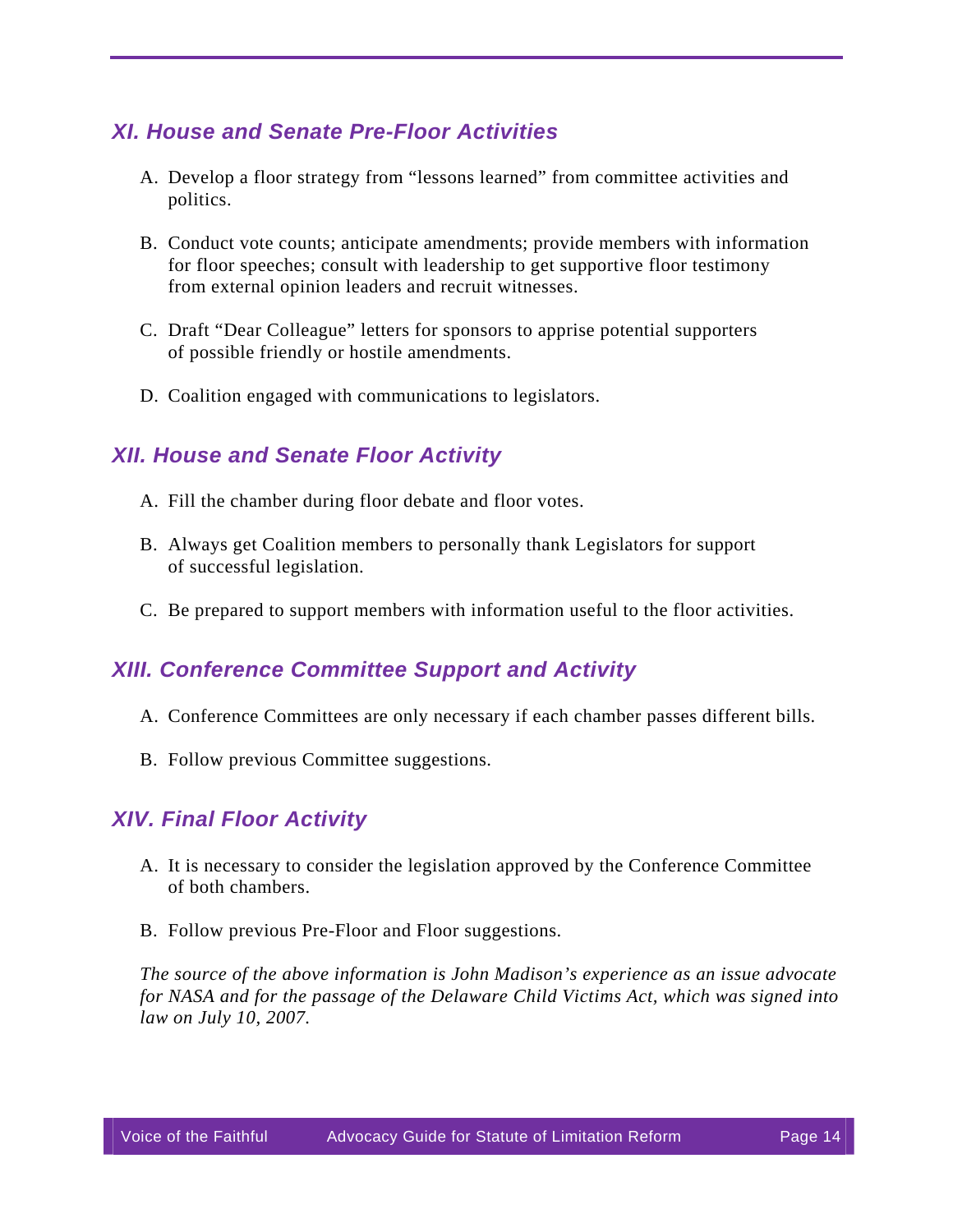# **Factors Internal to the Legislature Affecting the Child Victims Bill**

*Source: Several members of the Delaware Legislature* 

#### *By John Madison*

### *Internal Contributors to Defeat in 2006*

House Bill sponsor was not fully committed to the Bill:

- 1. Did not defend the Bill in Committee Hearing and meetings; displayed only minimum knowledge of Bill details and provided a minimum justification for the Bill
- 2. Had a personal agenda for provisions of the Bill that were not acceptable to many Senators
- 3. Cut a deal with the Committee chairperson to stall the Bill by the obvious manner in which the Chair conducted the Committee Hearing and Committee meetings
- 4. Successfully lobbied peers for a majority vote against the Bill; therefore it was tabled
- 5. Introduced the Bill very late in the Legislative session
- 6. Shared very little information with interested Senators
- 7. Displayed little knowledge about the issue and its consequences that I found on Medical Internet web sites to prepare an issue brief that I distributed to all members
- 8. Was not accessible to the Coalition to exchange information
- 9. Had a close relationship with the lobbyist and lawyer for the Diocese (I observed that in meetings that I had with them)

### *Internal Contributors to Success in 2007*

- A. Another House member sponsored the Bill.
- B. The Senate and House sponsors were fully committed to the Bill; they were also: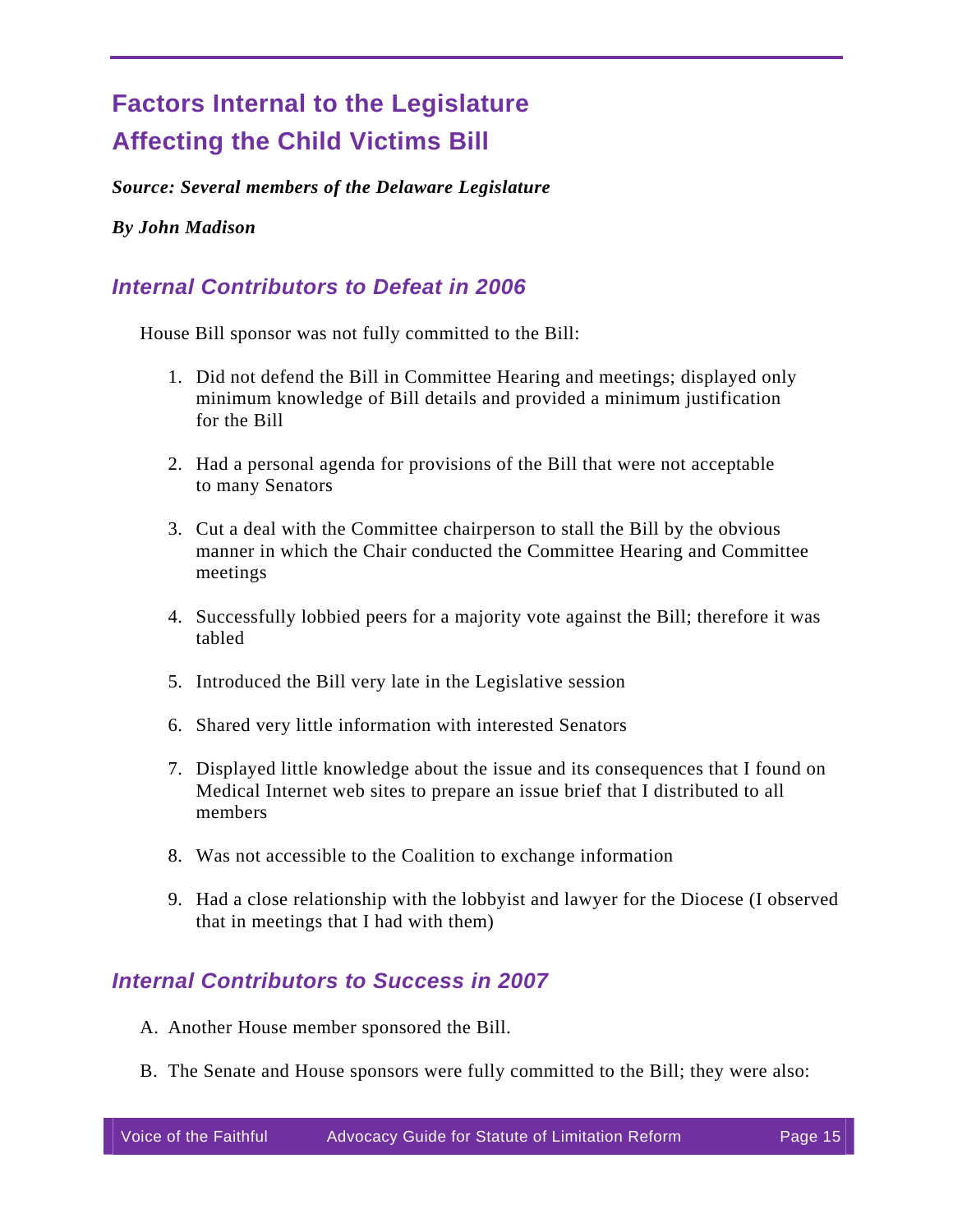- 1. Highly articulate and adroit speakers with political acumen, debate and polemic skills;
- 2. They fully researched the issue and were very knowledgeable about the facts and nuances of the issue.
- 3. They were readily accessible to the Coalition to exchange feedback and intelligence frequently during the legislative campaign. (We prepped them several times; they accepted our advice on matters of uncertainty; they informed us of the arguments made by the Diocese.)
- 4. They convinced the leadership of the Legislature to have key witnesses of our choosing to address the full House and Senate during floor debate. (This is a prerogative that is protected and preserved for special occasions in the Delaware Legislature; the key witnesses were excellent defenders of the Bill and vital to success.)
- 5. The Senate sponsor convinced the Senate leadership to assign the Bill to a friendly Committee of secondary jurisdiction whose strong chairperson supported the Bill. (The chairperson had to use sharp-witted procedural skills to advance the Bill through the Hearing process because of significant opposition from those giving testimony and the skepticism of Senators.)
- 6. The Senate and House sponsors worked the Bill by speaking one-on-one to all opposing members more than several times.
- 7. The Senate and House sponsors introduced my wife and me to many members of the legislature to enable us to present our arguments in support of the Bill. (After the initial meeting we had ready access to the members; my wife and I spoke especially to members on the fence and members in opposition.)
- C. The Senate majority leader who opposed the Bill was absent during the campaign due to illness. (As leader he exercised the privilege by norm to table Bills by usually placing Bills in his desk drawer never to see the light of day.)
- D. The Senate Bill was introduced early in the legislative session to allow for information distribution, study, and our advocacy.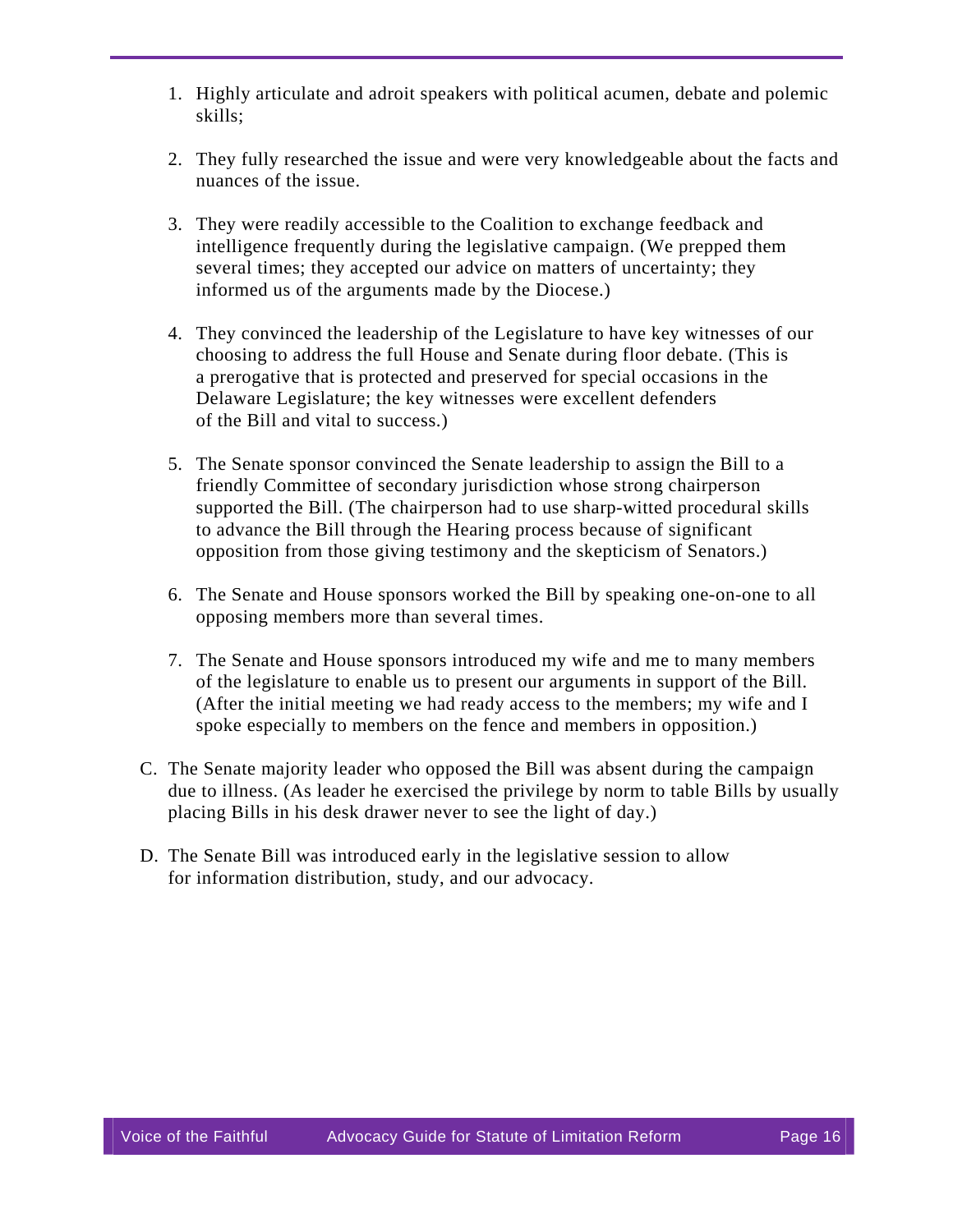# **GLOSSARY OF LEGISLATIVE TERMS**

*Below are terms listed on Delaware's official website found at [www.legis.delaware.gov](http://www.legis.delaware.gov/) and clicking on "Legislative Process." Most state websites have similar information on how bills become laws, who the legislators are, how to contact them, legislative terms, etc.)* 

#### **Act**

A bill that has passed both houses of the General Assembly in identical form and becomes law, with or without the Governor's signature. A "general act" has form application throughout the state, while a "local act" applies only to a specific city or county.

#### **Adjournment**

Suspension of a legislative session. "Adjournment until a day certain" is a temporary suspension of proceedings during a session, while "adjournment sine die" marks the final closing of a session.

#### **Appropriation**

A budget act that authorizes the spending of public money for specific purposes.

#### **Bill**

A proposed law. Bills usually propose changes or additions to the existing statutory law.

#### **Calendar**

A daily listing of the bills and resolutions which have been reported from committee and are ready for final reading, debate, and voting by the full membership of a house. A "general calendar," prepared by the Clerk of the House and the Secretary of the Senate governs the order of business for the session.

#### **Caucus**

A group of legislators who associate together on the basis of membership in a political party or common interests, and meet to discuss policy and strategy and coordinate their legislative efforts.

#### **Clerk of the House**

Is the chief administrative officer of the House of Representatives. Though not a Representative, the Clerk is a full-time staff official whose duties include receiving and printing all bills introduced in the House, recording all votes taken on the floor, and certifying the daily record of legislative action on bills and resolutions.

#### **Code**

A collection of a government's statutes and their revisions. A state's code is usually found in a series of volumes according to subject matter and is usually by title, chapter and section.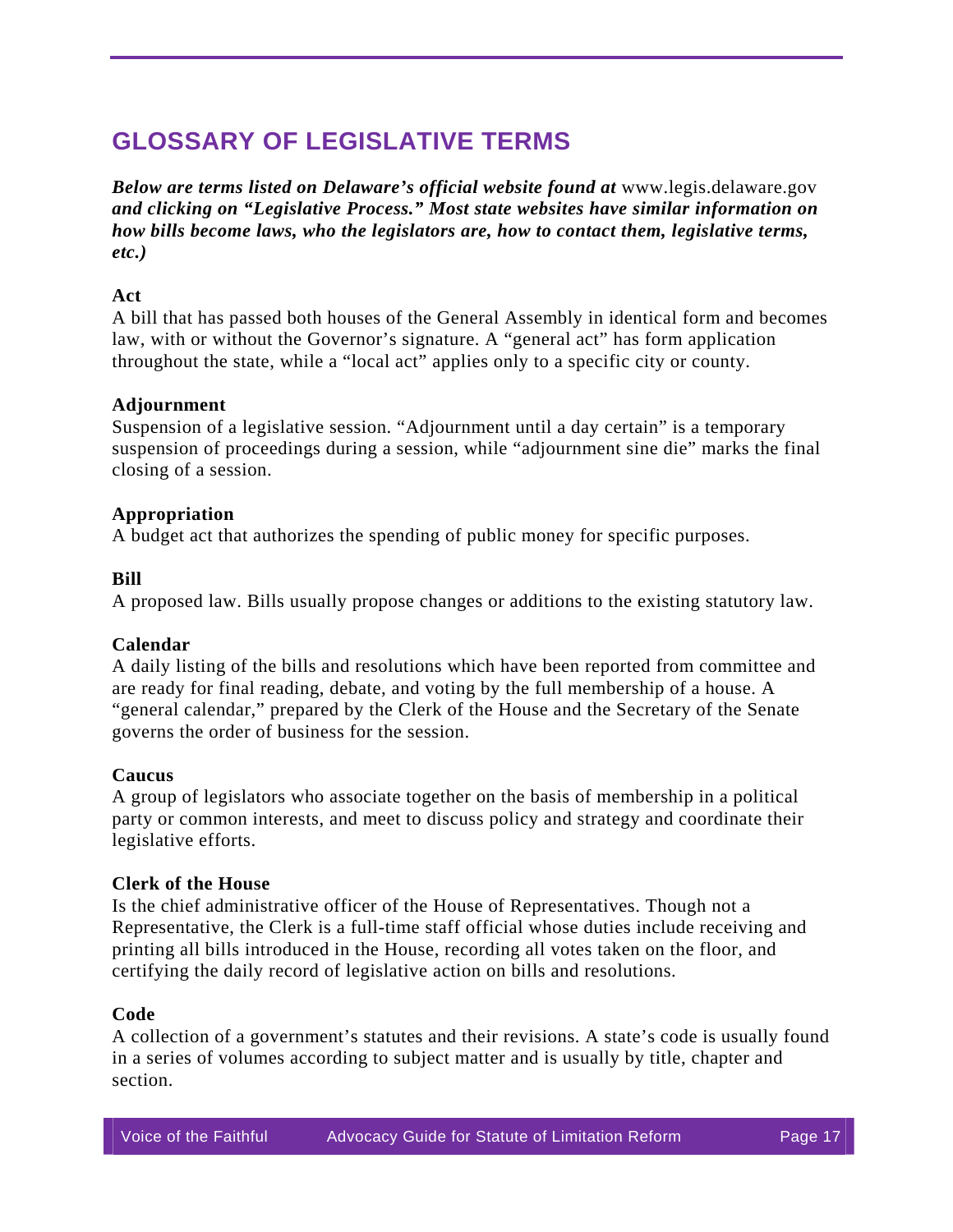#### **Committee**

Committees of legislators include:

- a. A "Standing Committee" studies proposed legislation in some general field of legislative activity (e.g., Agriculture, Education and Health) and recommends to the full membership whether that legislation should be supported or not supported.
- b. An "Interim Committee" is appointed to meet between legislative sessions to study a particular problem and report back to the full membership.
- c. A "Committee of the Whole" is the designation for either the Senate or the House of Representatives when the entire membership meets as a committee to study matters under that chamber's rules relaxed to permit more informal discussion.

#### **Constitutional Majority**

The Delaware Constitution requires a majority of the entire membership (regardless of how many are actually present) to vote for the passage of bills and resolutions that will have the effect of law. In contrast, many motions on procedural matters require only a "simple majority" or a majority of those present and voting.

#### **Enrollment/Engrossment**

Preparation of a bill in its final and official form to show the precise language of the measure passed by both houses.

#### **Journal**

The official record of legislative proceedings in each house.

#### **Law**

A general term, usually used for official acts and statutes of the legislature.

#### **Legislative Council Research Division**

The staff office that provides bill drafting, legal counseling, reference bill service and other legal assistance and services to members of the General Assembly and public.

#### **L.O.T.**

Laid on Table

#### **Lobbying**

Attempts by a person or group acting on behalf of others to influence legislation.

#### **Majority Leader**

That member chosen by each house majority party caucus to manage the passage of those bills it favors.

#### **Motion**

A formal proposal made by a legislator to take some type of procedural action, such as adjourning or holding a roll call vote.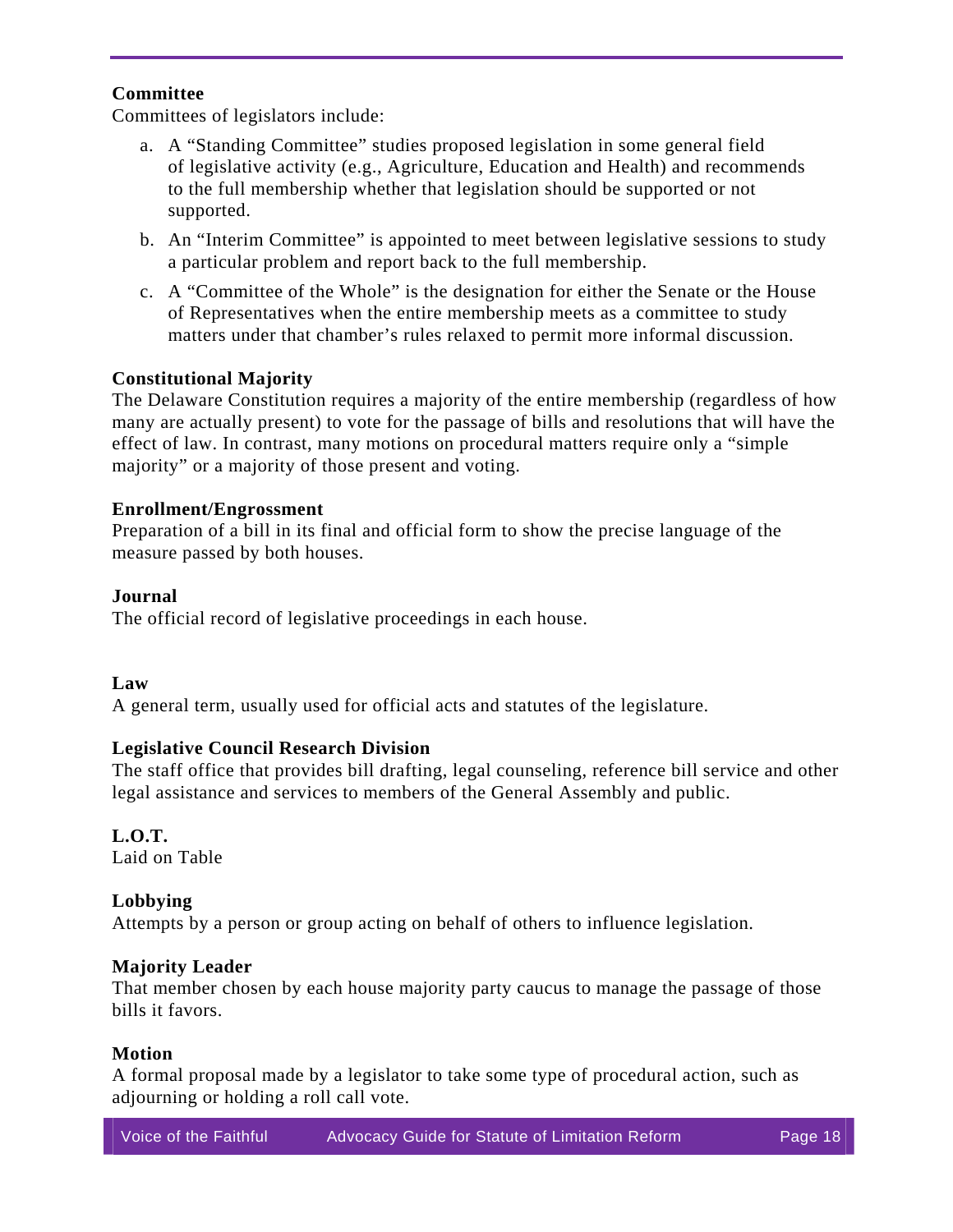#### **President of the Senate**

The title of the presiding officer in the Senate, held by the Lieutenant Governor.

#### **President Pro Tempore**

The Senator elected by the other members to replace the President in case of absence, disability or resignation. The President Pro Tempore appoints all members to standing committees.

#### **Quorum**

The minimum number of members required to be present to perform house business. In the General Assembly, the quorum for each house is a majority of its total members.

#### **Resolution**

A resolution is the formal expression of the opinion, sentiment or will, of one or both Houses of the General Assembly. There are three types of resolutions: simple, concurrent, and joint.

#### **Simple Resolutions**

A simple resolution is a motion of the house and deals with the internal affairs of that house only. The effect of its passage does not go beyond the bounds and the authority of that house.

#### **Concurrent Resolutions**

A concurrent resolution is used to accomplish the same purpose in relation to the entire legislature that a simple resolution accomplishes for either the House or Senate singly. A concurrent resolution adopted by the legislature does not become a statute, nor does it have the force and effect of law, nor can it be used for any purpose that requires the exercise of legislative power.

#### **Joint Resolutions**

A joint resolution is the most formal, and is addressed to matters that are not the internal affairs of either house individually, nor the internal affairs of the General Assembly as a whole. It is of no legal effect unless it is passed by both Houses and signed by the Governor. A joint resolution is not a law but is used to employ temporary measures and has the force of law while in effect.

#### **Rules of Each House**

The procedural rules or guidelines adopted by each house to govern its legislative conduct and action.

#### **Secretary of the Senate**

The chief administrative officer of the Senate, equivalent to the Clerk of the House, with the same status and duties.

#### **Speaker of the House**

The presiding officer of the House, a member of that body, is elected every two years. The many powers of this office include appointment of committees, their members and assignment of bills to committee.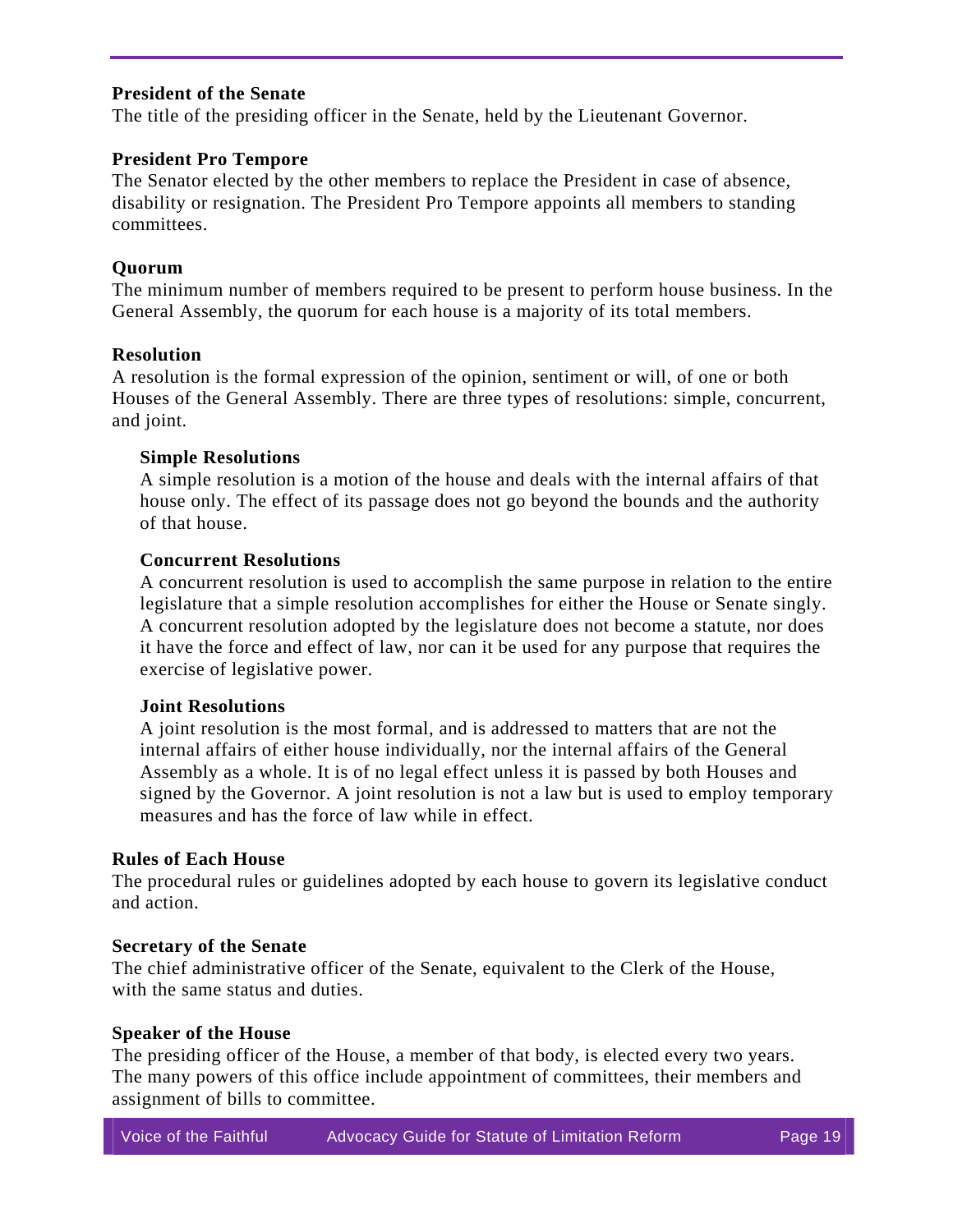#### **Statute**

The written permanent law formally enacted by the legislature.

#### **Title**

A bill's introduction summarizing and listing the subject matter of the bill as well as statutes affected by it.

#### **Veto**

The Governor's disapproval of a bill passed by the General Assembly. Unless overridden by a three-fifths vote of the total membership of each house, a veto prevents a bill from becoming law.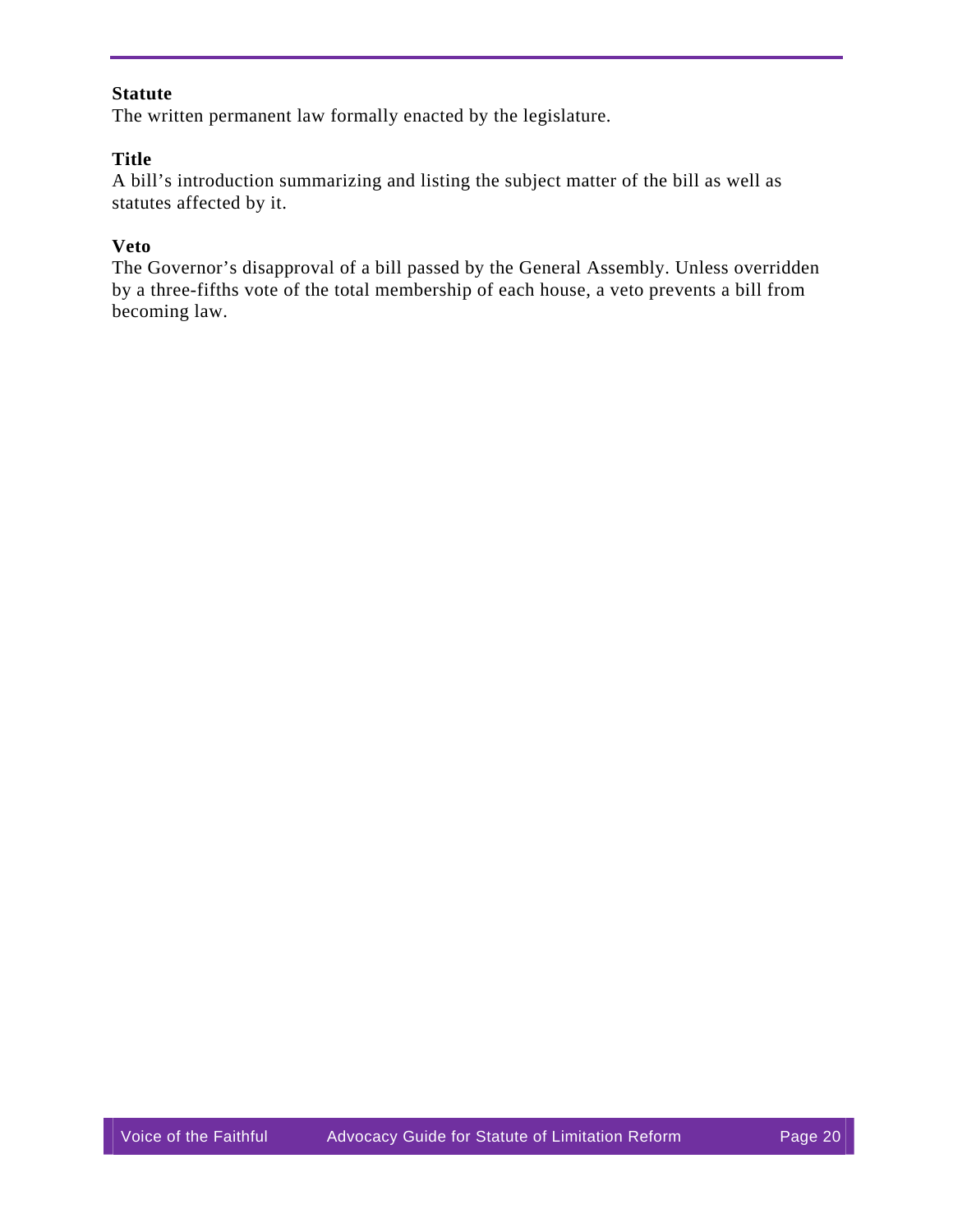## **Additional Glossary Terms**

*Most of the terms below are from the website affiliated with and sponsored in part by Cardozo Advocates for Kids. The website, Reform the Statute of Limitation on Child Sexual Abuse, is found by clicking on "What is a Statute of Limitations? at [www.sol-reform.com](http://www.sol-reform.com/).*

### *Statute of Limitations*

A Statute of Limitations (or SOL) is, simply, the maximum amount of time one has to bring a lawsuit from the time of the injury or other ground for a lawsuit.

**SOLs** vary from state to state and from claim to claim. For example, a SOL for a lawsuit about a contract may be different from a lawsuit about a personal injury and both may be of varying durations between different states. The statute of limitations may also be set to begin running at different times. Some SOLs begin running at the time of the injury and others begin running when the injury is discovered. In cases with minors, the SOL is "tolled" or doesn't begin to run until the minor turns 18.

### *Difference Between a Criminal and a Civil Statute of Limitations*

There is a difference between criminal and civil statutes of limitations. This difference may be found both in terms of their durations but, more importantly for our purposes, in their ability to be applied retroactively. In short, criminal statutes of limitations can not be applied retroactively. Once a statute of limitations runs out, even a guilty perpetrator can not be criminally charged.

On the other hand, the Supreme Court has ruled that civil statutes of limitations are merely a legislative convenience, made by the grace of the various Legislatures, and may be changed should the Legislature see fit. Thus, a statute of limitations may be extended and suits brought within this now-lengthened period.

It is often asked why a civil suit will help if perpetrators cannot be charged criminally. First, it publicly identifies abusers and allows their victims the justice they deserve. At the same time, pedophiles often have multiple victims over many years. Once a perpetrator is publicly identified, other victims often find the strength to come forward as well. In some cases, the abuse occurs within a criminal statute of limitations which does allow the criminal justice system to charge the abuser.